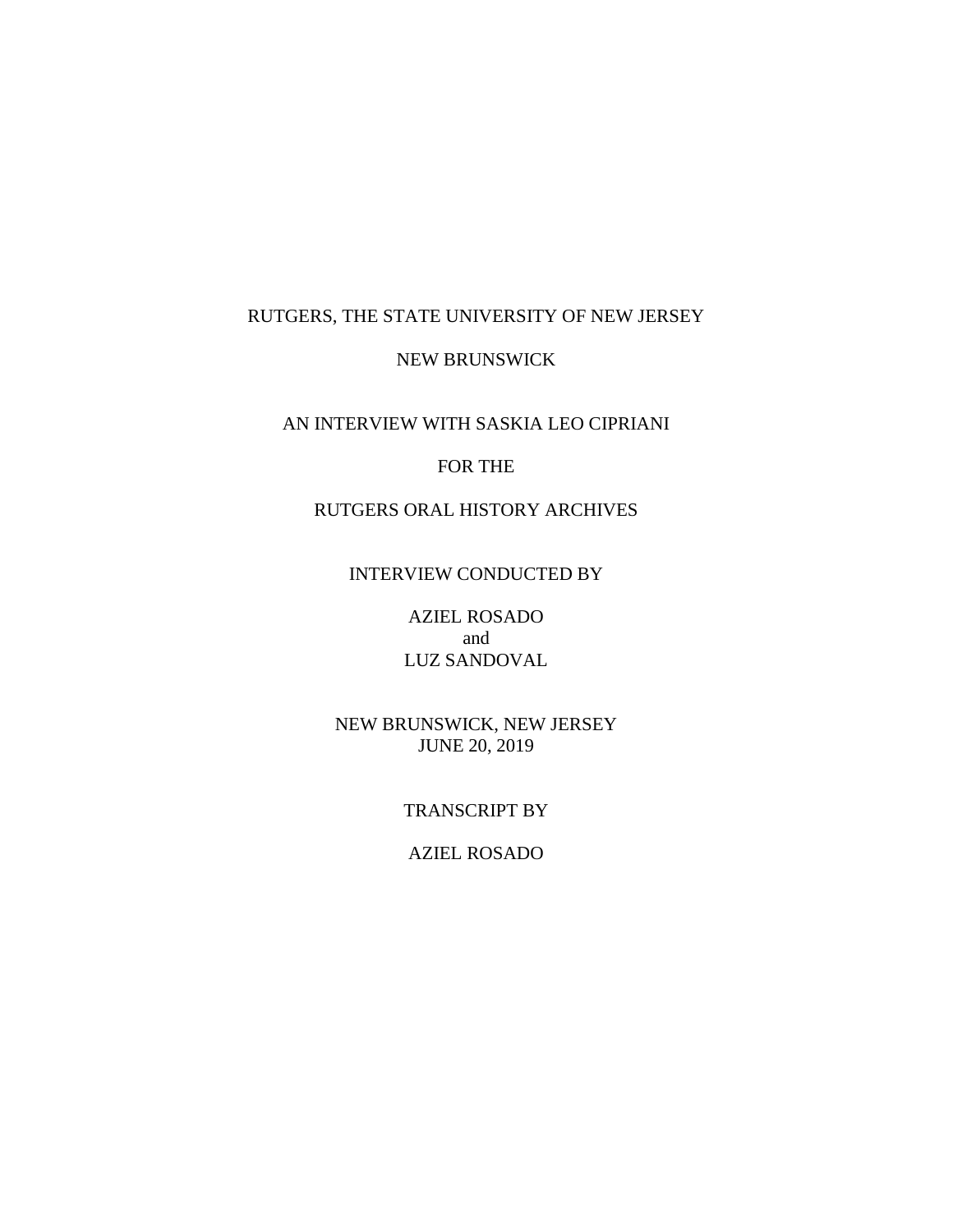Aziel Rosado: This is Aziel Rosado and …

Luz Sandoval: Luz Sandoval.

AR: Today we will be interviewing, …

Saskia Cipriani: Saskia Leo Cipriani.

AR: It is currently 10:41 AM, and we are at the Center for Latino Arts and Culture at College Avenue. Let us begin. We are going to start off with some basic questions. When and where were you born?

SC: I was born on May 14, 1980, in "La Isla del Encanto," Puerto Rico, in a city called Santurce where many, many Dominicans migrate to.

LS: How long did you stay on the island?

SC: I was back in the States by the age of one. I was literally born there, and then we came to the States.

LS: What are your parents' names?

SC: My mother's name is Rosario Leo, that's her maiden name. Her married name was Rosario Augustine. My father's name is Bernardo Augustine.

LS: How did they meet?

SC: It's really hard to know that story because I'm only getting it from one lens, meaning my mother is the only parent that I have that contact with. According to her, he met her, fell in love with her, [laughter] and brought her to Puerto Rico. I'm not sure if my father was already in Puerto Rico. I don't know if he was there for work, that's unclear, but he brought her there. That was her access; that was her entry point into the United States. That's where they got married, and then came back to the States with me and my sister.

LS: Was your sister also born on the island?

SC: Yes, she was. She was born in Ponce.

AR: You said that he brought her to Puerto Rico. Where did she come from?

SC: The Dominican Republic.

LS: Do you know anything about your grandparents on both sides?

SC: Mother's grandparents, grandfather was a Chinese grandfather, migrated to the Dominican Republic around the Chinese American War. That's all we know as a family. He married my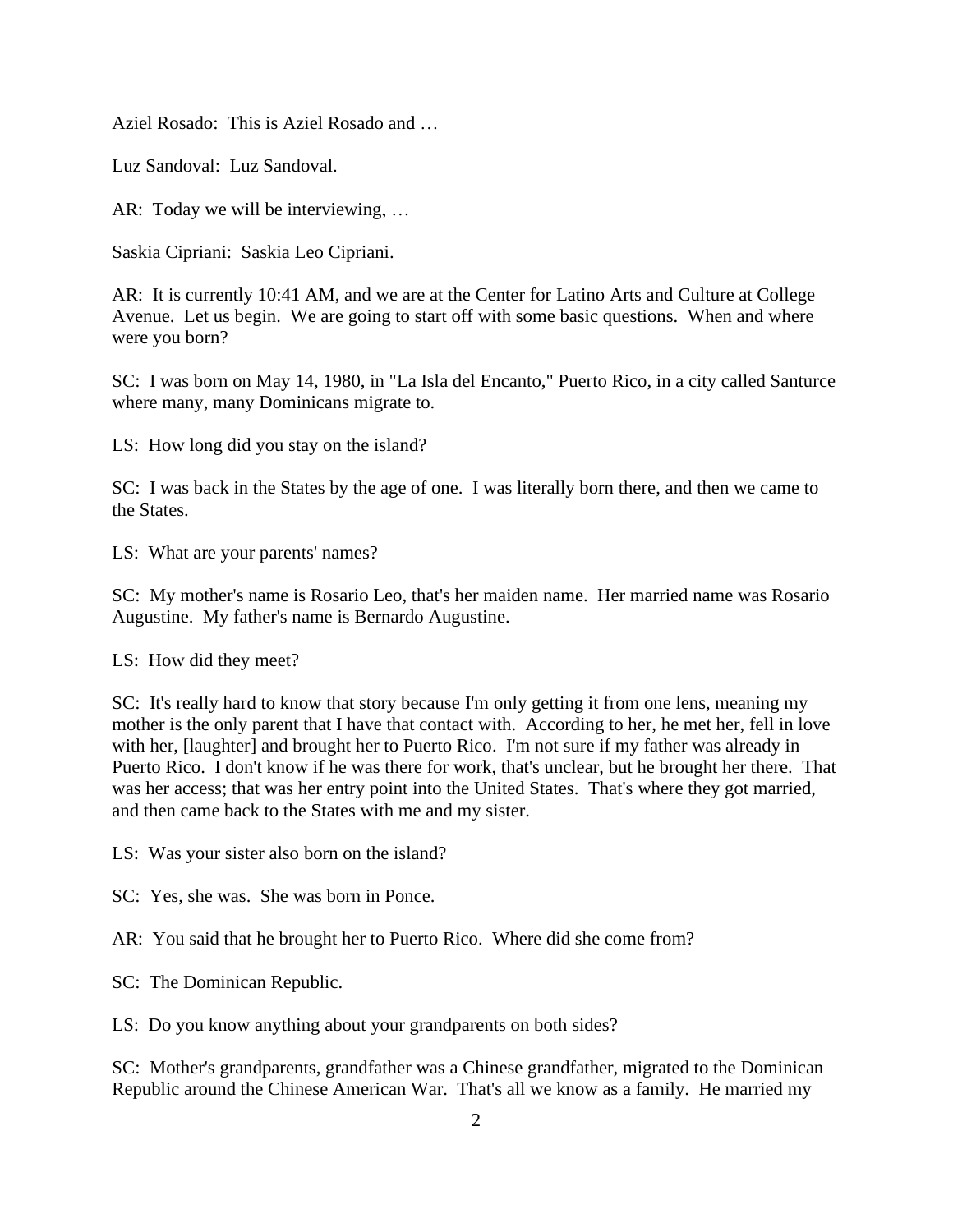mother's mother and had--it's either seven or eleven. I'm the youngest sibling, so I always get numbers confused, children. I think at that time they just saw each other. My grandparents on my mother's side saw each other as a support system. They made a commitment to have kids, and I guess build their family in DR. Father's grandparents, grandmother is living in Philadelphia, and that's all I know.

LS: Where did you settle in New Jersey?

SC: Passaic, New Jersey, so Passaic, New Jersey was where we came. I was one. My sister was almost two because were eleven months apart. We're Irish twins. I also have an older sister who is a half-sister. She came when she was eleven to Passaic, and that's pretty much where we learned about our identities here in the US, and also where we got our support systems.

LS: What would be some of those support systems?

SC: Neighbors, so Margarita, who was our neighbor in our building in Passaic, she was the person that welcomed my mom into the United States. She became sort of *comay*. She was the person that helped to get her transitioned. That's where she learned about factory jobs, that's where she got work. She babysat her kids. Everything happened through the relationship of community. That's how my mother found how to establish herself in this country, same with my dad.

AR: What was your neighborhood like growing up?

SC: The hood? [laughter] Passaic, I lived on Washington Place. Washington Place was around the corner from the projects, the State Street projects in Passaic. It was, you know what, ghetto back then was different because I felt very protected by the people in the ghetto, so it's weird to look at it as dangerous. I never felt like I was in danger, even though from the outside it actually was, just crime, drugs, you know the whole thing. School systems were interesting. We went to daycares that were affiliated with church organizations because they were the cheapest. Then, after that we got into preschool, which was also compensated by government programs and got into Saint Nicholas, which was the Catholic school that was there at the time. It's no longer there.

AR: Could you explain or go a little bit further in depth into your experience in school, growing up with different types of schools?

SC: Dominant language at home was Spanish. Dominant language at school was English, so it was very difficult to figure things out in a mental way. I didn't think that created any delays or anything like that. I remember lots of Filipinos because a lot of women that were working in that school were all Filipinos for whatever reason. I had a lot of support academically. Where I think things started to change was when I was expected to do more and not have the help because Mom had three jobs. Mom wasn't there. Plus, Mom only has a high school degree from DR, so there wasn't much that I could get there, and Dad was working.

AR: What jobs was your mom working?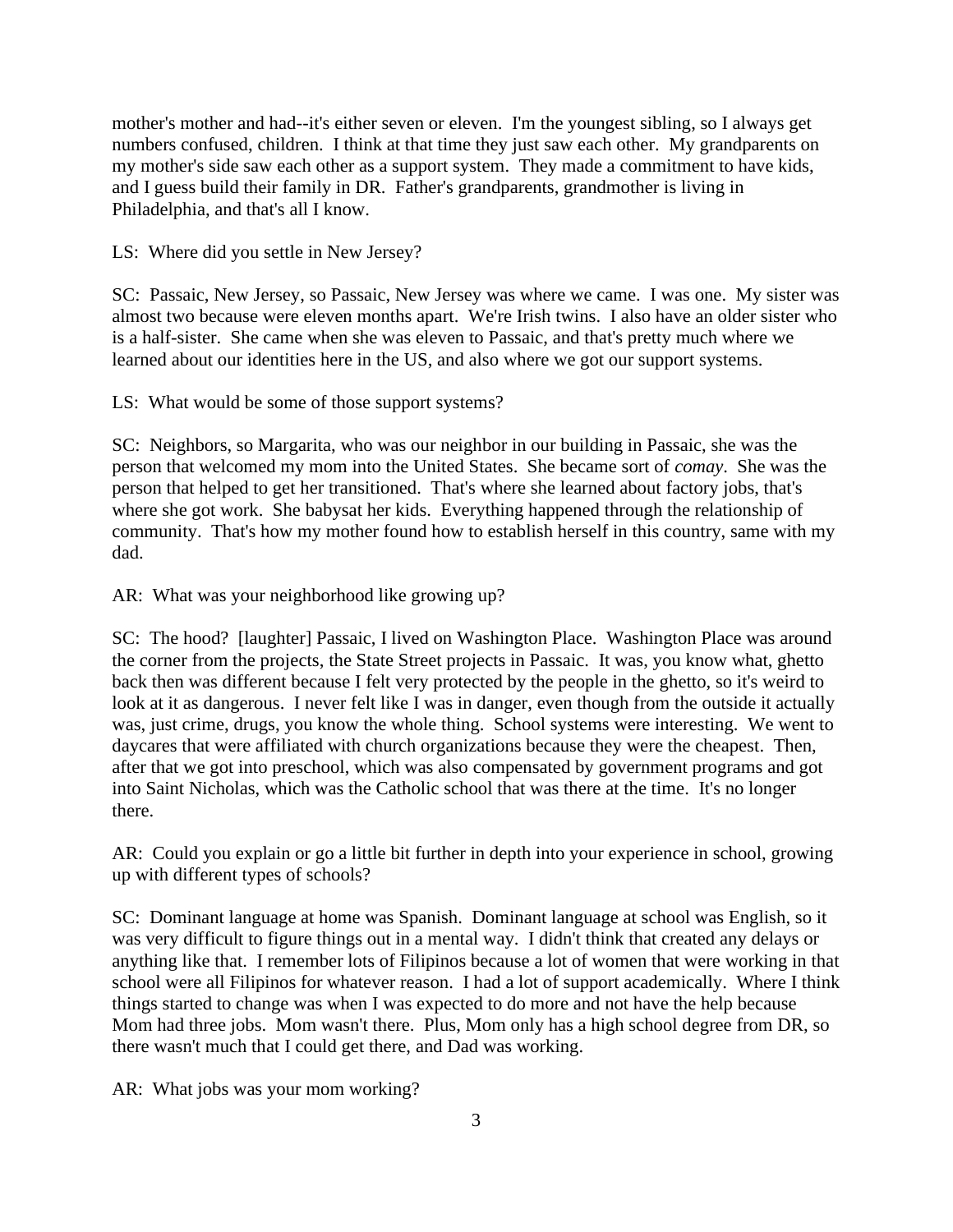SC: Many factory jobs, none that I remember. The last one that I remember that she retired from was American Food Seal, which was a company that literally created seals for food products.

LS: How about your father?

SC: A chandelier maker.

LS: Was your house political?

SC: No. What do you mean by political?

LS: Did it have any affiliations to any political parties?

SC: No, ma'am.

LS: Did he do any union work?

SC: Nope.

LS: Was your house religious?

SC: No, I would say faith-based. My father's family is Pentecostal. They're rooted in Pentecostal Christianity, which was very overwhelming, but that was only something I experienced when I saw Grandma. That wasn't something I saw a lot. Then, Mommy is more spiritual, so she believes in God. She believes in faith, but she does not subscribe to religion.

AR: I know you mentioned this prior, but was education something that your family really emphasized?

SC: It's why my mom, I don't know, it's hard to determine whether or not she fell in love with that or she fell in love with the idea of what that could do. That's really hard to discern, but she had three kids with him--well, two kids. There had to be love there, or maybe it was a tax thing, I don't know, [laughter] but I think that they made the sacrifices they made so that we could get an education.

LS: What subjects did you learn in school that you really liked a lot?

SC: In Catholic school, you had a different academic structure. I remember there's two. There's only one teacher I remember most and that was history, but I don't think I remember him because of history. I think I remember him because he was just an attractive teacher. [laughter] Favorite subject, I can't say that I had one because learning was such a task. You know what I mean? It was Mom and Dad always working, and then this is what I had to do. I never really looked at it from, "Oh, what do I enjoy?" It was more like, "Ugh, school." If I did have to say something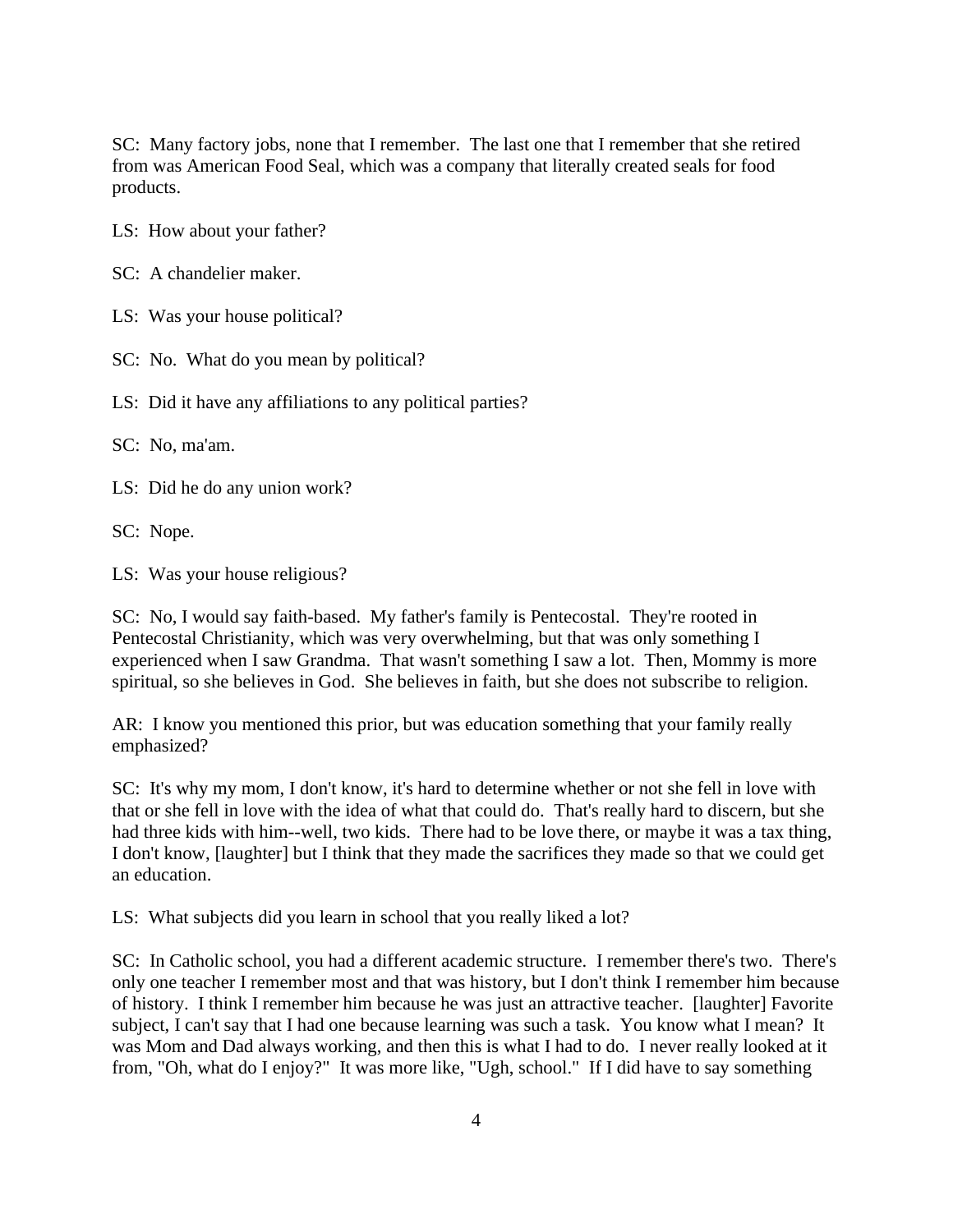that I was good at, I would say penmanship, writing. I was really interested in writing, but I can't tell you that that was a favorite.

LS: What Dominican traditions did your parents influence you with as a child?

SC: Well, I mean, I don't know if it's traditions; I think it's more like the Dominican way of life. We have a lot of family that we have to support that were also coming to the States for different opportunities. That was interesting because it's something you have to do as a community, but I felt like there was intrusion [laughter] from these strangers that were called my family. Uncles I never met, people had to come and stay with us because they were also trying to figure out life for themselves at that time. Cooking was big. Dominican food to me, that goes all the way back, back, back. That literally marks an identity point, Dominican food. How we do things in the Dominican way is a lot of community. There is a lot of support in that way, so I saw those two things as the most prominent growing up, food, community.

AR: What food do you remember eating as a child?

SC: *Platano*, salami, *huevo* in times that were hard, and you had many of them, hot dogs, rice.

AR: Were you involved in any extracurricular activities such as sports or clubs prior to going to college?

SC: No, I couldn't. [Editor's Note: Ms. Cipriani starts crying.] You don't have to stop. This is part of it, right? When you have parents that work all the time, you have to, as a kid, negotiate. You have to ask yourself, "Do they want to be around, or is this really about work?" I struggled with always having to ask myself, "If my parents don't come to this function, is it really about work?" I always had to negotiate with all the jobs that they ever had, so high school graduations, like really momentous celebrations, they weren't there. Parents were not there because they had to work. It was always awkward to be in celebratory times as a young girl and see all the parents around except mine, so that was difficult. That was difficult, but it was our life. Mommy had to make things work. Dad was doing what he was doing. Obviously, things didn't work out eventually, so my mom became a single parent. Things got even harder, but it was just really difficult.

AR: Do you feel that your mom was the one that pushed you to pursue a higher education? Was that something that you wanted to do for yourself?

SC: What we found at home was: "Make sure you go to school because that's how you're going to get a good job," and, you know, "That's how you're going to get out of this poverty." It was always ingrained in us, "Pay attention in school; pay attention in school." School was more of a thing for my mom. My dad was trying to get his work life established. I always knew I had to prioritize school, but I didn't really like school. You know what I mean? It wasn't like, "Oh, school!" It was more like, "School." I didn't come to really learn about or just learn in a way that was invigorating to me until, I would say, junior year of high school. Junior year of high school was when my mind started going into, "Oh, if I like this, then maybe I can do this as a job." I started doing that a lot in junior year of high school.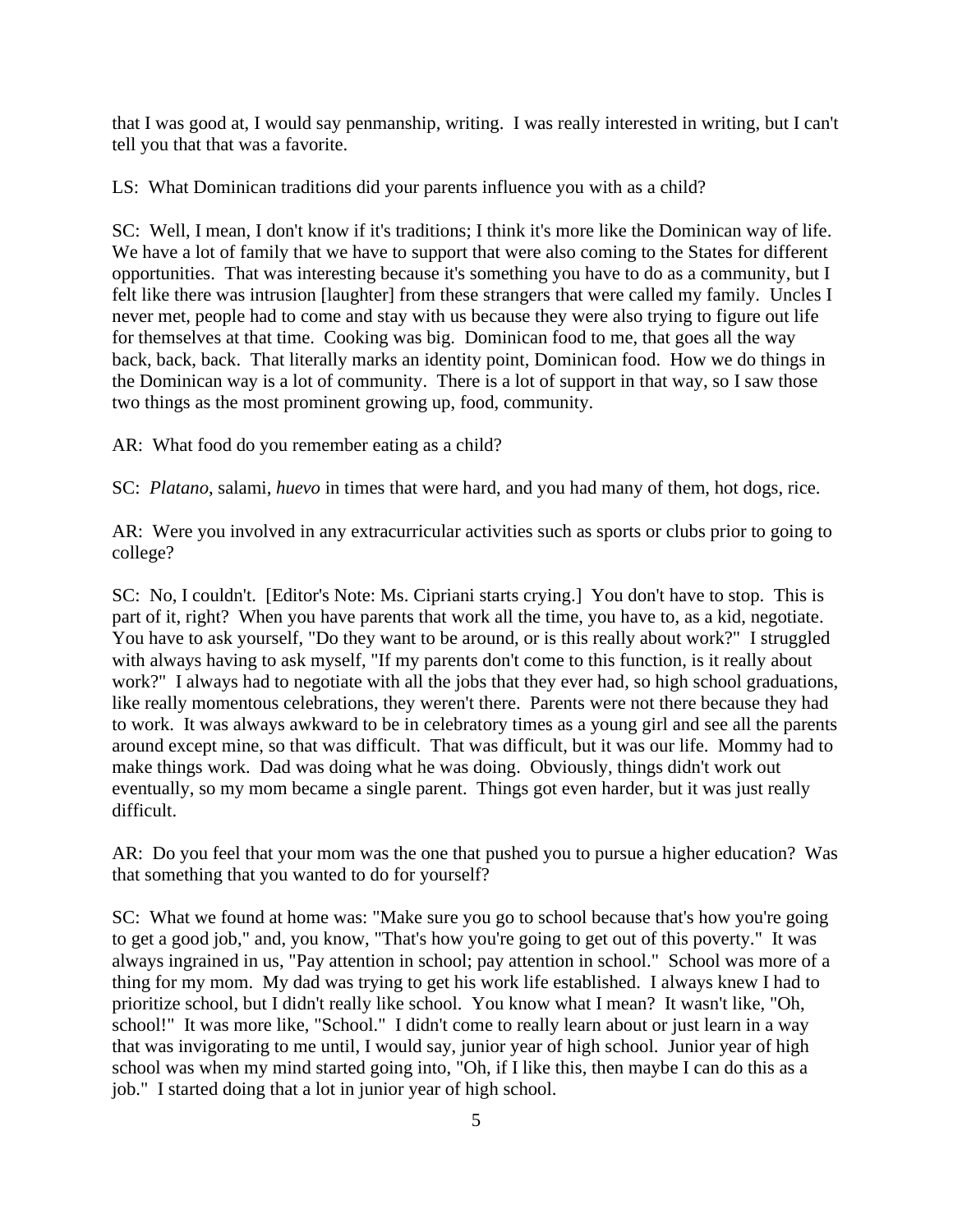LS: You said you had siblings. How was your relationship with them?

SC: Good, three sisters--two sisters, it's three of us all together. I'm the youngest, then comes Jessica. She's my Irish twin, so she came. Literally, we're eleven months apart, so we share the same age for a month and a half. Then, Cynthia is my half-sister or my part sister. We share the same mother, not the same dad, and she is a little older than me. I would say great. I think the sisters, *las mujeres*, the women in the family, we learned how to bond and work together in ways that I think the men do not. My sisters have always been sort of parents part two, except Jess. Jess to me, we're closer in age, so that felt a little bit more sisterly.

LS: Who were your friends as a child? Did you grow up with a lot of *Dominicanos* too?

SC: Passaic at that time was very Latinx. Now, it's predominantly Mexican American, maybe some Ecuadorians and Salvadorians. Back then, it was very Dominican and Puerto Rican. It's what I remember most, and my friends were of those cultures. I learned about African Americans through the school system, and I had some. When I think of my people, I think of Dominicans and Puerto Ricans as the community that I grew up with.

AR: Where do you live now?

SC: Somerset, New Jersey for now. [laughter]

AR: How long have you lived there?

SC: I've lived in Somerset for a year and a half now. Before Somerset, I lived in East Brunswick for about four years. Before East Brunswick, I lived in Highland Park for about three years. Before Highland Park, I lived in North Arlington for four years. Before North Arlington, I lived in Bloomfield. Before Bloomfield, I lived in Hackensack.

LS: Did you interact with the Latino communities?

SC: Everywhere, it's almost like, it's sickening because I think that I've chosen to just affiliate [laughter] with the Latino identity in my life. Until I met my husband, because my husband is Jewish and Israelian, that is when I started to really dip into other cultures outside of my own.

LS: What were your influences to go to Rutgers?

SC: Oof, the Rutgers story, so I always wanted to go to college, even though I didn't know how I was going to pay for it. Being that my mom became a single mom, she always came under the bar to allow me to get into programs like EOF [Educational Opportunity Fund] and stuff like that. But before that, high school, Clifton High, I just remember being one of five or ten Latinas at that school. I remember not liking high school too much. From there, from high school obviously, I talked to guidance counselors. My academic report wasn't too strong, and just like many counselors do, they were telling me to go to community college. That's what I did. I went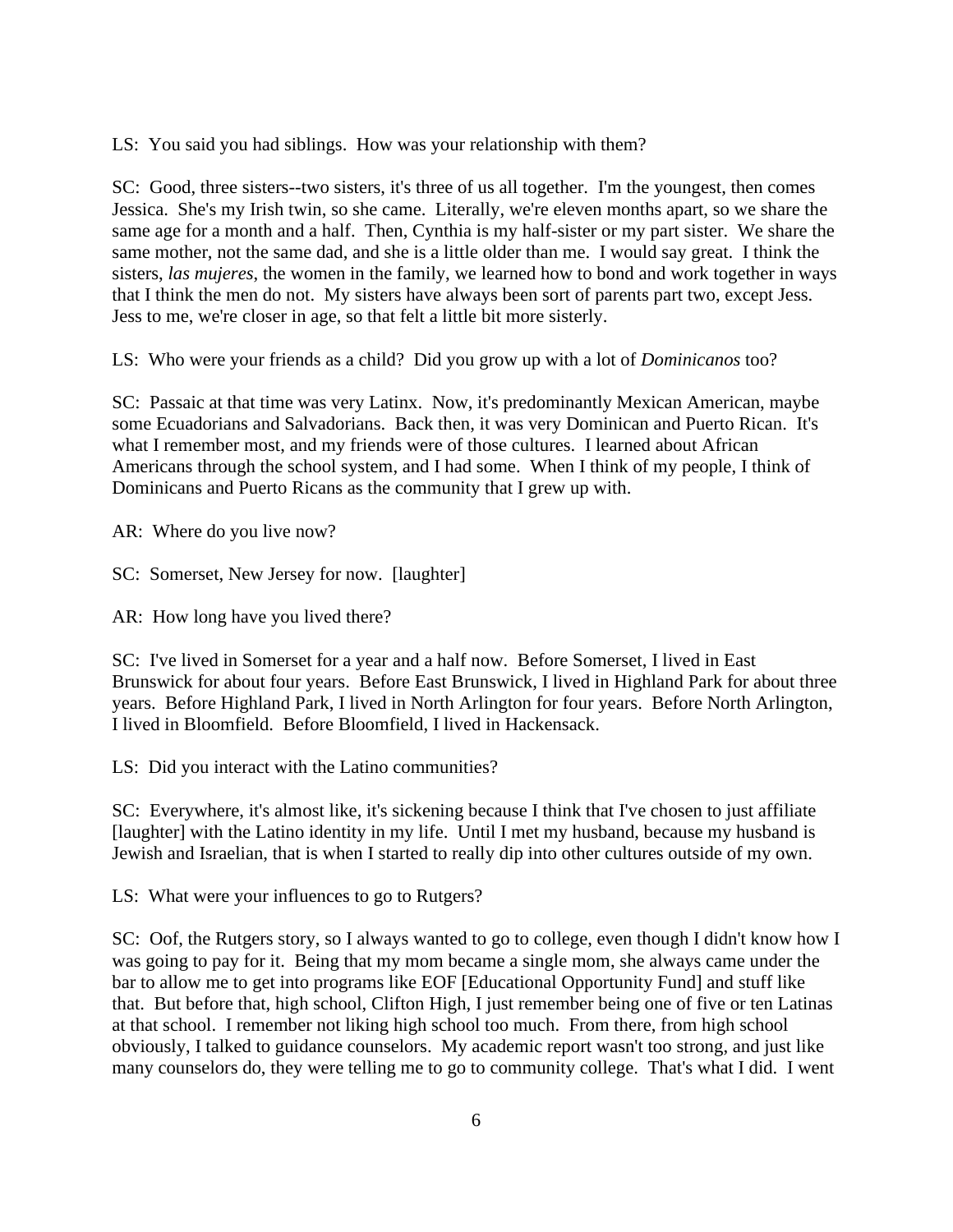to Passaic Community College for one semester. I was in the EOF program there, straight A's obviously.

Then, from there, I transferred to what was University College at Rutgers because I was coming in between the spring and the fall, so incoming, I wasn't able to compete with all the other colleges, Livingston College, Rutgers College, Douglass College, whatever. So, I had to become University College, and I came under University College with a full-time schedule in spring of '99. I remember when I came to Rutgers for the first time, I was like, "This is a whole new world." I felt really excited. I felt like I needed something different than what I was used to up north, and I wasn't at all intimidated. I was more like, "I have to make sure that I take advantage of everything." I was very hungry to make sure that I got all the resources that I needed, and I was taught that at the EOF program at Passaic Community College. From there, I transferred into Livingston College and graduated from there in 2004 with a degree in Spanish. That was not my intended major. My intended major was business, but it was crazy for me, not because of the actual subject, it was because I was finding myself at Rutgers. When I came to Rutgers-New Brunswick, I lived at New Gibbons, that was my first dorm. My dorm was facing the bus stop. I'll never forget. I had my first roommate, (Darmesta?) Patel. I don't know where she is. Hopefully, she is good in life right now. I was in love. I was like, "This is a whole new world." I felt like I was out of the ghetto and into some new stuff, and I was just going to change the course.

I quickly became involved in everything. I didn't come to CLAC [Center for Latino Arts and Culture] until later, but it's coming. I got involved with *Casa Boricua*. *Casa Boricua* is now *Casa Hispaña*, and the interesting story about that is that I'm going to be the new professor for that course this coming fall. It's going to be a really nice circle back to the beginning. Anyway, *Casa Boricua* was the c*asa* that I used to chill at. This was before I became Greek, this was actually where I learned about LTA [Lambda Theta Alpha]. That's where you used to chill; all the Latinos used to chill at *Casa Boricua*. Everybody used to chill at *Casa Boricua*. We used to dance salsa, cook, and then I was introduced to LASO, the Latin American Student Organization. LASO was only on Cook at that time. I was about to say that I danced a lot. I was in all these parades, Peruvian parades, Puerto Rican parades, Dominican parades, I was in all parades, so I had an affinity for dance. Someone saw me dancing in the club, and then said, "Why don't you come and teach salsa in LASO?" I was like, "Sure." [laughter] I came and taught a salsa lesson, and there were some LTAs. That's how I got introduced to LTA.

Then, once I could, the minute I could--I think the reason I get emotional with this, because we don't realize the power that we have in our network until way later. You know? I say this now because I get it, but when I was the little Saskia, I had no idea what I was so attracted to when I met my sisters. The reason why I was so impressed was because they emanated women that have their shit together, that's all that I'm saying. Out of all of the sororities, the women who had their shit together were these women. I met them, and I was like, "This is it. My life is going to completely change once I join this sorority," because I told myself, "If I join, I graduate." I told myself that because when you come to Rutgers, you get lost. I was lost. My first year I got a 1.8, and I was like, "What the fuck? (I'm going to die young today?) It's going to be crazy. My mom can't know this." I was on full financial aid. I had mad refunds. It was the time of my life, but I had to get my shit together. In my mind, if I subscribed to my sorority, I would be in check.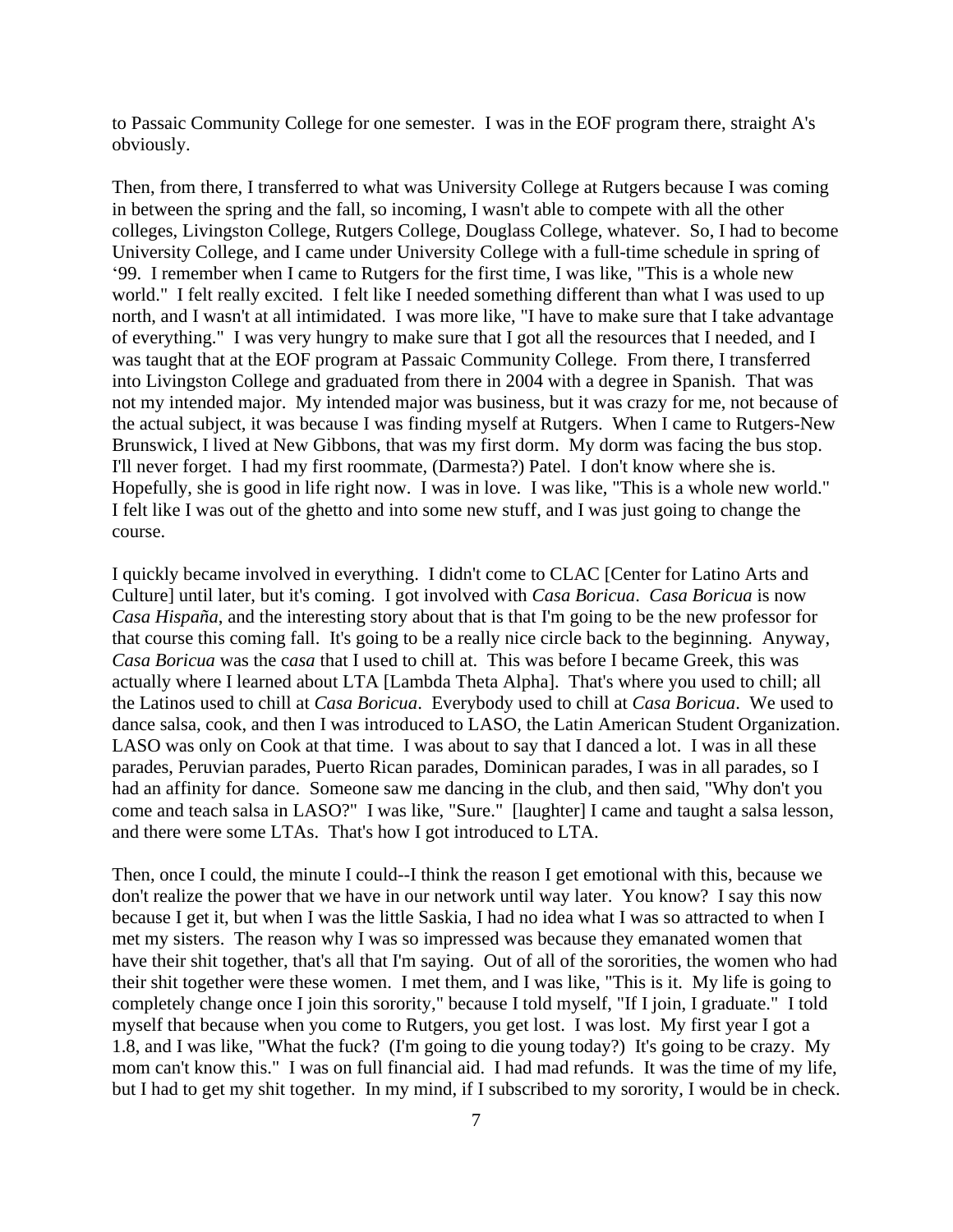That's exactly what happened. [Editor's Note: The Epsilon Chapter of Lambda Theta Alpha is a Latina sorority that was founded in 1987 at Rutgers-New Brunswick.]

LS: What responsibilities did you take on in your sorority?

SC: Oh, my gosh, LTA is a different beast, so I can't talk too much about my experience. Well, I should because that's where I evolved as a person, but what I was attracted to most was honestly the professionalism. When I became a part of the interest group, this is a running gag in the sorority because I was a part of the interest group for like two years, which is a really long time to be a part of an interest group. Usually, you are a part of an interest group for a semester, and then you pledge the next semester. I became, "The interest." [laughter] When I moved off campus, I lived off of College Avenue on Guilden Street. There, I met some awesome women; none of them were in sororities. They're all doing great right now in life. When I was living in Guilden, that is when I started to interact more with the sorority. I became the interest group president, and I made sure all the interests in New Jersey knew each other. I was like mega interest, okay.

Fall 2000, I thought was my time. I had taken summer classes. At that time, the GPA requirement to pledge LTA was a 2.3. It's now a 2.7, and a 2.3 was really hard to make, just to let you know. I was at a 2.2 something, but I was already knowing that with my last summer course, I was going to pass it and then get to pledge. I went through the process. Unfortunately, I was not able to go on for fall 2000, but the person that told me I wasn't able to go on ended up becoming my pledge mistress in fall 2001. I had seven line sisters. It went from what could've been a really rocky semester with two other women in that process, to waiting one more year and having the process of my life. Then, I was forever changed after that, forever changed academically. I think when you achieve something so big--it was big because back in the day, we used to do a whole lot more--but I felt like I was invincible. It was because I haven't ever, I don't think I was ever that *pobrecita* Kia anymore. I found my voice. I found who I was. It was so empowering. [Editor's Note: Ms. Cipriani begins to cry.] It was so empowering. Now, as an advisor, I feel like I need to do that for them, try to not think about the business so much and think about the movement, think about what you guys are doing together, because that shit later on, you'll see. That's kind of where my story is with them. Yes, and here I am, three degrees later--well, two degrees later. Hopefully, one more degree, and I'll be done.

LS: If we could go back just a little bit, can you explain a little more about *Casa Boricua*?

SC: Yes, what about it? What do you want to know?

LS: Where was it? What did it do?

SC: *Casa Boricua* is a part of a collective group of houses on the Douglass Campus. They're all on some sort of U-shaped area by the bookstore, what used to be the bookstore. The bookstore is not there anymore. *Casa Boricua*, as I said, there were a couple of women who actually lived there. Some of those women I knew, some guys, too. I mean, guys used to come over all the time, so [laughter] I remember there were a lot of men at that time, too. It was just fun. It just reminded me of a home away from home, so very similar to CLAC. The CLAC story will come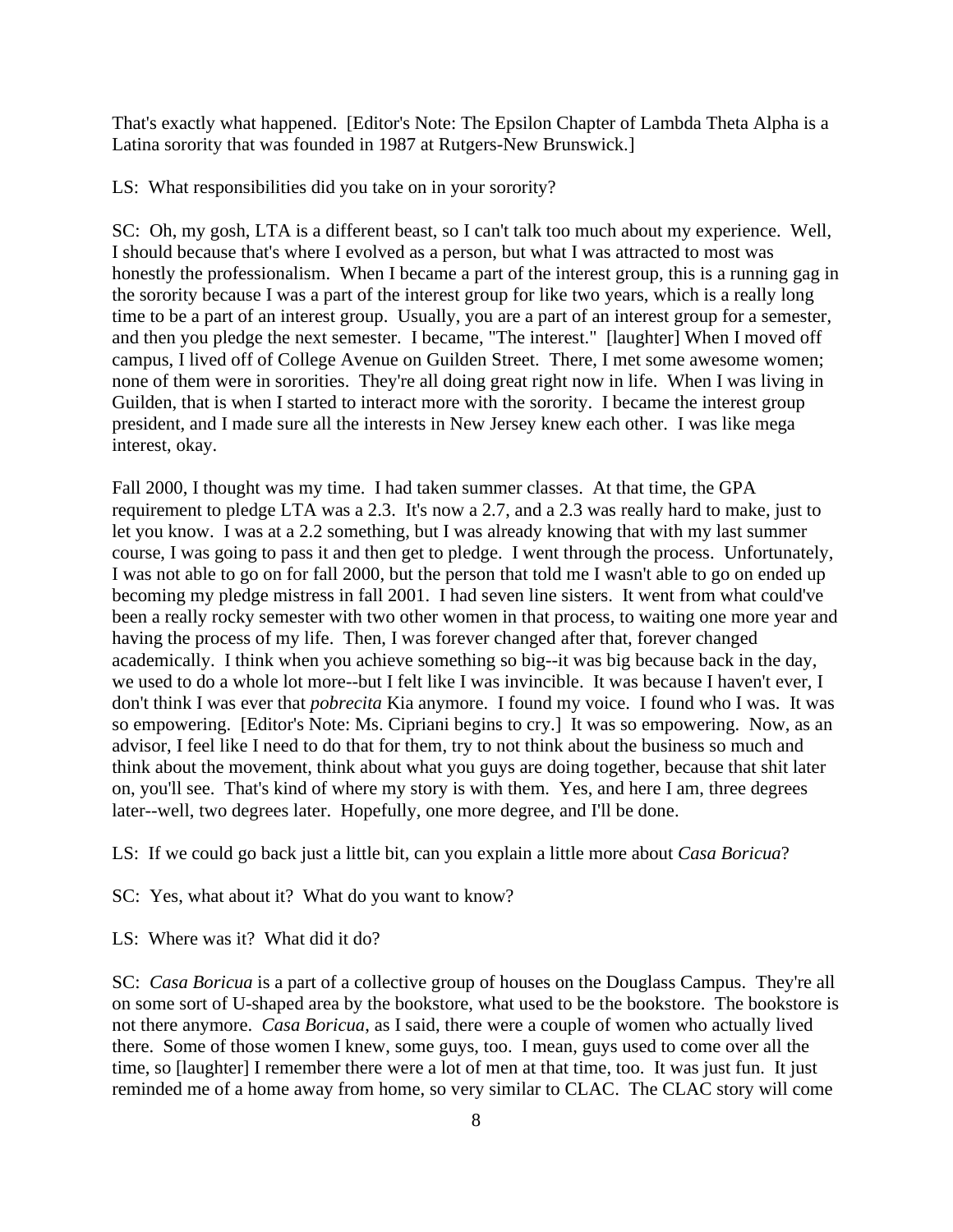I guess when you start asking me questions that are post-LTA. That was the house that felt the most familiar to me being so far away from home.

LS: Of your line sisters, of the community overall, what kind of identities did you see?

SC: All right, so I was in school from 1999 to 2004. Most of the identities that I came across were Latina, and it's a comfort thing. When you come to a school that's so white, you feel so separate automatically. I was automatically just, I know I was closed to white people. [laughter] I may have some aspects of that today, but I felt safe connecting with people that looked like me, so Black people, Latino people, not so many Asians, but I did have Asian roommates, yes.

LS: What were your classes like?

SC: My classes at Rutgers, so you have to take your core requirements. I took my cores. In the initial years of Rutgers, I attempted a business degree, so I took a lot of classes that were interesting to me that were business related, hoping that I could apply the program and graduate. In those requirements, we had to take a language. I took Spanish, and that's where I met--damn. He's no longer alive, but he was the amazing Spanish chair. He was a very small man, and I forget his name. Other than him I met someone else that is still here and is still very influential, and that is Camilla Stevens. She was one of the first people I met in my Spanish major, and we still work together today. [Editor's Note: Dr. Camilla Stevens is a professor in the Latino and Caribbean Studies Department and the Department of Spanish and Portuguese.]

LS: How did she influence you?

SC: First of all, she's very young. Today, I told her, "You know you still look the same." She said, "I guess that's a good thing." She was very young, and she was very friendly. Even though she's passing white, because we have the Spanish language connection, I think I was able to see past that and just build a really nice professor-student relationship. I would feel empowered by her. She would always positively support native speakers in the classroom, so she would have us engage in ways that would help others also open up. It was really nice. Everything about Camilla was very sweet.

LS: Do you know any other factors that influenced your experience at Rutgers?

SC: That's where the CLAC comes in. My story with the center starts with my second year. I think I was a sophomore, and I was looking for a work-study placement. I was at the Student Center giving blood. I turned to my right, and I was talking to or had met Rocio [Castro]. Rocio was the person that I had met through this blood drive, so Rocio started talking to me about the CLAC, told me that that would be a place that I could work at. I took her advice, and I transferred. I later learned that Rocio was one of the founding sisters for LTA. As you can imagine from my small reality, at that point I was just like, "This is way too coincidental," that I, one, met someone, a Latina; two, that she happens to be an assistant director at the CLAC; three, that she happens to be a founding sister of LTA, and those three factors brought me to the CLAC. That is where I met Vilma Perez, who was the first secretary of LCS [Latino and Caribbean Studies Department], and she was the secretary for us at that time. I met Isabel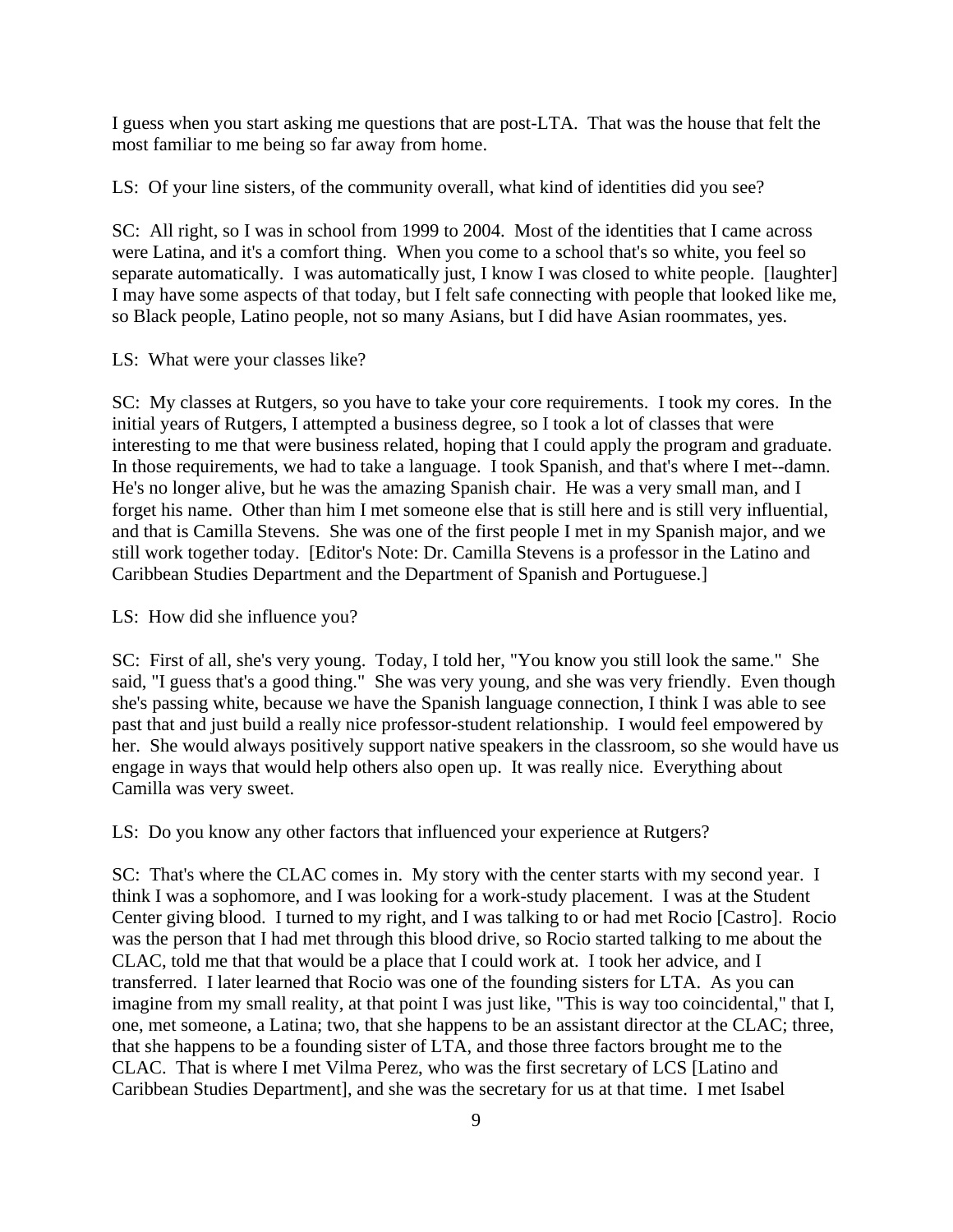Nazario, who is now the VP for Strategic Initiatives here. [Editor's Note: Sandra Rocio Castro, the Dean of Students for the Busch Campus, served as the associate director of the Center for Latino Arts and Culture (CLAC) and co-chairs the Advisory Board of CLAC. Isabel Nazario, now Associate Vice President for Strategic Initiatives in Diversity and Inclusion, founded CLAC and served as the director for twelve years.]

LS: What did the Center for Latino Arts and Culture do for Latino students?

SC: I met Silis [Silismar Suriel] and Richard [Morgan?]. I can't forget them. The CLAC really was my home away from home. Once I realized that outside of what was being offered on the Cook/Douglass Campus because, remember, I lived there, so where you live, you interact where you live. Once I came to work-study, I was more on College Ave, and I started learning more about the resources over here. Everything was more siloed because all the colleges were separate. This was Rutgers College, whereas Douglass was Douglass College, and Cook was Cook College. When I realized what the center was--and at that time we were under Academic Affairs, it was designed very differently--but it didn't take away the home-away-from-home feeling, which was coffee always brewing in the kitchen. I smelled coffee. Vilma always used to make coffee. People talking the language, so people would go in and out of Spanish and English. It was crazy loud all the time. [laughter] I loved it. Isabel would always say, "I have a conference this weekend. Do you want to work at the registration table?" Isabel, every moment she had to infiltrate with student support, she would always tell me, Silis, Richard, (Gi?), that was the crew, the work-study crew, and we would go to all of these events, these galas, conferences, everything. We were just getting more and more immersed in CLAC culture. [Editor's Note: Silismar Suriel is a program coordinator for the Center for Latino Arts and Culture. In 2007, Richard Morgan curated an exhibit for CLAC featuring the works of Guatemalan artist Felipe Ujpan Mendoza.]

LS: What were some of the other organizations that you participated in?

SC: We know that by being a part of the LSC [Latino Student Council], you are the LSC, so I would say that I was a part of the Latino Student Council. I was definitely involved with Latin American Womyn's Organization, LAWO. All of our sisters have always had an influential role in LAWO since its inception. LAWO, LSC, really only the two that I remember the most, besides LTA.

LS: Did you hold any positions in them?

SC: I think that for LSC I was the rep [representative] for my sorority at one point. All my positions were with LTA because I became involved through Greek life. With LAWO, we were doing programs together because we were a sorority and because their mission is also to empower women. There was a lot of that, so I would say social chair was probably doing events with them. Then, LASO, obviously I was dancing. I was an instructor for them for a while. [laughter] We used to meet like every Thursday or something in the evening in the MPR [Multi-Purpose Room] at Cook, and I used to give lessons there. It was cool.

LS: What influenced your path leaving college?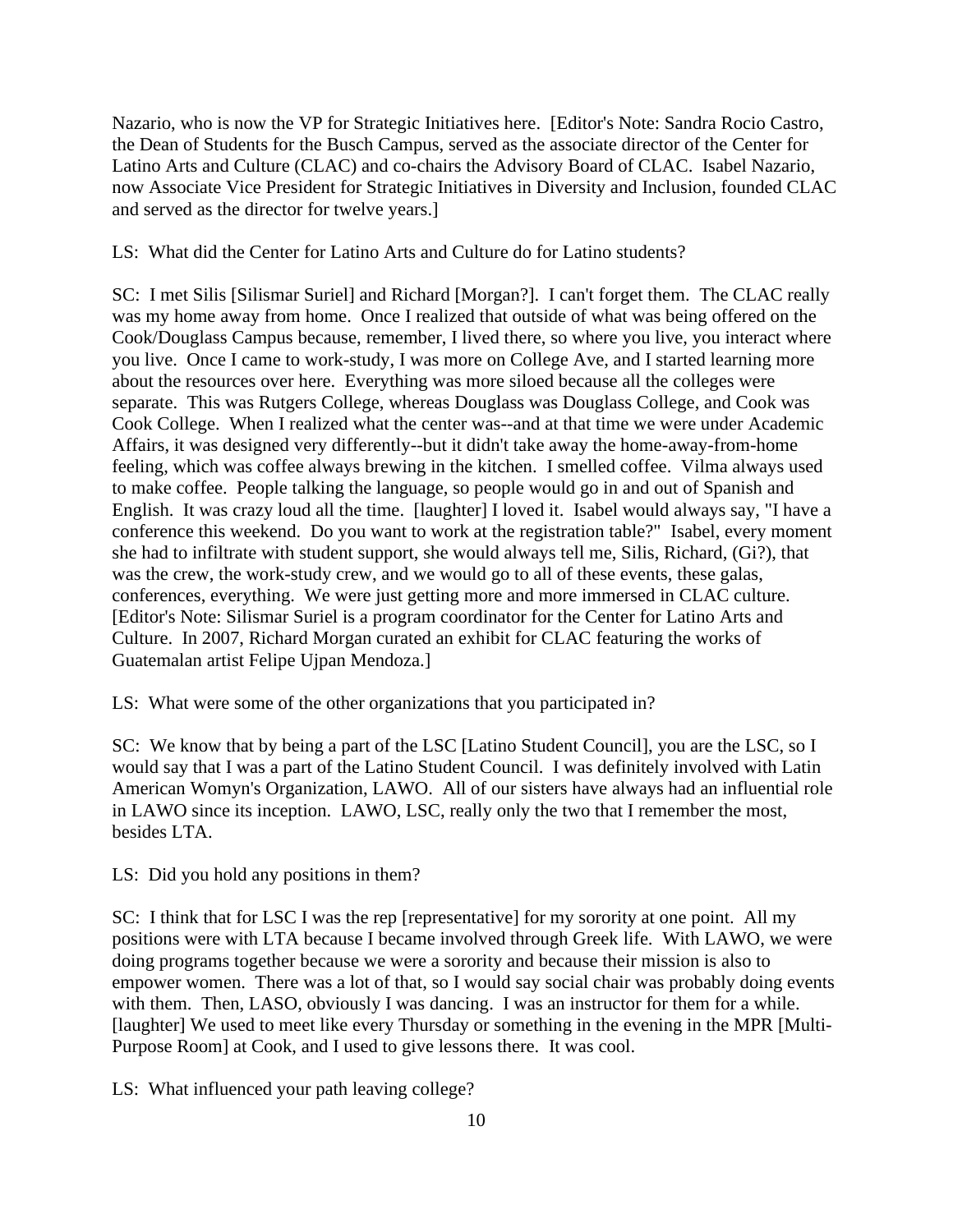SC: See, that's the story that makes this interesting. I'm struggling because as a professional, I realized that in order to grow I might need to leave this place because of exactly what I'm about to answer. Having come up the pipeline as a student, there was only a short gap where I worked in the private sector. Most of my time has been in higher education. Coming up through the pipeline of what was my experience here at Rutgers, coupled with my experience at the CLAC, the learning that I felt I should've gotten earlier in life, I was getting here. I think what happened was that I got attracted to the fact that I was finally learning, right? There is no one thing. It's the women, Isabel, Rocio, never giving up on me, always making sure that I kept up. They were my moms away from home, so they would say, "Kia, you're acting a little crazy." They would just be my boundaries. The resources I was getting, the money that I would get to go to conferences, the food I would get when I was hungry, all of that was them. It was the house; to this day, we are doing the same thing. It's a struggle because I'm trying to be the advocate that they were for me at that time, but we're living in a system that's a little different. I think that people like me and Silis--and you'll interview her, and she'll give you her own story--we struggle with the histories that we own here and the vision that this institution has. When you say influential factors, it is literally from the building to the people, to the environment, to the community, the support, the listening ear, the resources, the money. It's all of that. Everything was yes, yes, yes, CLAC. Everything outside of the CLAC was no, no, no, no. CLAC was my place, my home.

LS: What did you do immediately after college?

SC: After Rutgers, here we go, let's go back a little bit. My history goes like this, because I literally look at my CV every other week, so I know it. When I graduated in 2004, at that time there was a change in structure at the CLAC. Isabel left and became the director of the Intercultural Initiatives, which allowed Rocio to serve interim. Rocio then hired me because Isabel took her secretary with her as her secretary, knowing that I was looking for work out of the state. That was back in 2005. I was working at the hospital; that was my other job besides work-study. Then, when Rocio told me that they were going to be looking for a secretary, I said, "Do you think I should apply?" She goes, "Yes, but if you do, just know that I know that you might be leaving." I applied, and I did get hired. For a moment between 2005 and 2007, I was at the CLAC as their official secretary. That was my first real job out of college.

Then, I got a job at Franklin Templeton in Washington, DC. I got that because two of my line sisters got work in DC, so they were like, "If we go, then we can get a three-bedroom apartment and we can live together." I was like, "I'm down," so I left the CLAC around that time and went to work in DC for five months. Before, I got a call from Sylvia Cordero, who was my career counselor undergrad, who is now one of my best friends and serves on the board for the CLAC, she calls me, and she says, "Phillip Morris is hiring. I know you've been waiting." I said, "Hell, yes, get me that interview." I interviewed with them and basically got the position as territory sales manager for the South Bronx. Once I got that position, I left Maryland--five months I was there--I left Maryland and came to Hackensack because Hackensack was the first city out of the GWB [George Washington Bridge] and that's where I worked in the South Bronx.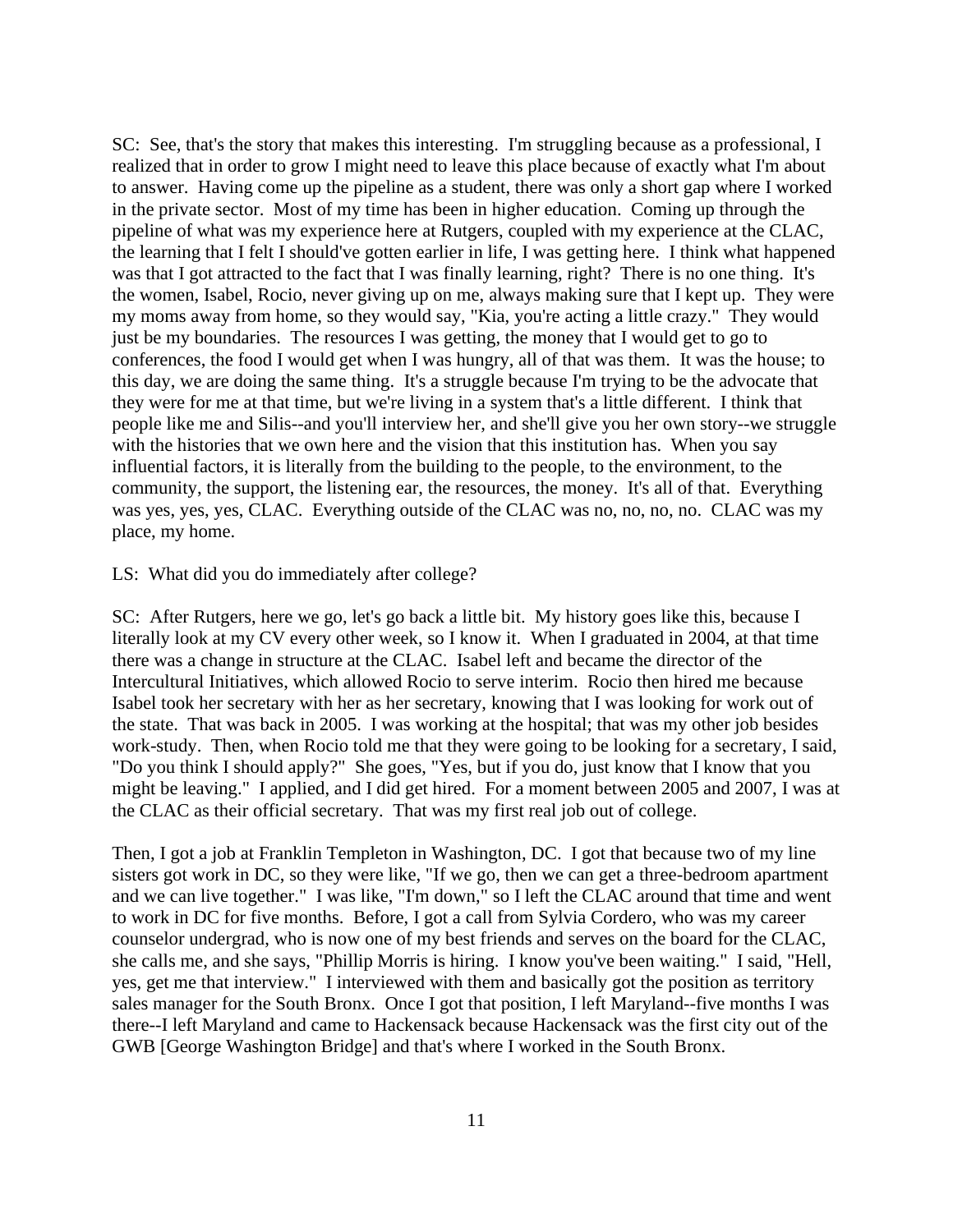That was my first real job, I felt, in Jersey, out of Rutgers, in corporate. That was a difficult transition for me because corporate America is very cold. When you come from a nurturing environment which is higher ed--I think professionally it's a very nurturing environment--to something that's very numbers driven and money driven, that can do something to somebody. It certainly did to me.

At that point, I connected with Anglebert, who is a brother of Lambda Theta Phi, that's how I came to know him. He is also married to my PM [Pledge Mistress] Frances, who I mentioned earlier about my time pledging. He was working at Rutgers-Newark for the EOF program, so he calls me, and he says, "Saskia, you should apply for the business specialist position." I said, "Anglebert, I want to get my master's." He says, "Then, you need to come." I took a forty percent cut in my salary because what I make now--let's be clear--is what I made at Phillip Morris then. That gives you an idea of the financial struggles with higher ed. Anyway, I took the cut. I went to work as a Business and Alumni Specialist for the EOF program at Rutgers-Newark in spring of 2008, stayed there for four years.

Then, I got the call about this opportunity over here. Then, I came to Rutgers to CLAC, and I've been here for six-and-a-half years. I got my master's when I was in the business specialist position, because when you work for the university, tuition is covered. I got my master's, and that's how I was able to become assistant director because you need your master's. Once I came here, after my one-year anniversary, I enrolled in Rowan University's Educational Leadership Ed.D. program. I finished my coursework three years after that. Right now, I'm in my dissertation phase.

### LS: What did you do your master's in?

SC: Public Affairs and Administration, my goal with that--as you know, I told my story about being interested in business, but I realized that I was interested in business but not the business world. Public administration represents business in the public sector. That was attractive to me because I thought to myself, "Well, if I could run my own non-profit, if I could work for the federal government, if I could work for the local government, I'm good." That was the intention with that major, and it's still helpful in my coupling with this for future positions in higher ed. It's never frowned upon; it's always looked at positively.

LS: What kind of roles do you do for the Center for Latino Arts and Culture now?

SC: The CLAC is in all-in-one type of role. You wear many, many hats. You're an expert of many, many things and a master of none. That is the kind of expertise you need to support this space and the students in this institution. What that looks like is having a good understanding of the higher education system, having a good understanding of our population against that system or within that system, and then looking at resources. I work in student affairs, so student affairs is about serving the student and building the student experience by ways of programming, by ways of advising, developing leaders, managing and supervising work-studies, implementing an internship program, community partners, stakeholders, engaging them, engaging alumni. You need to know a little bit of everything, and everything professionally that has led me to this point has prepared me for this job.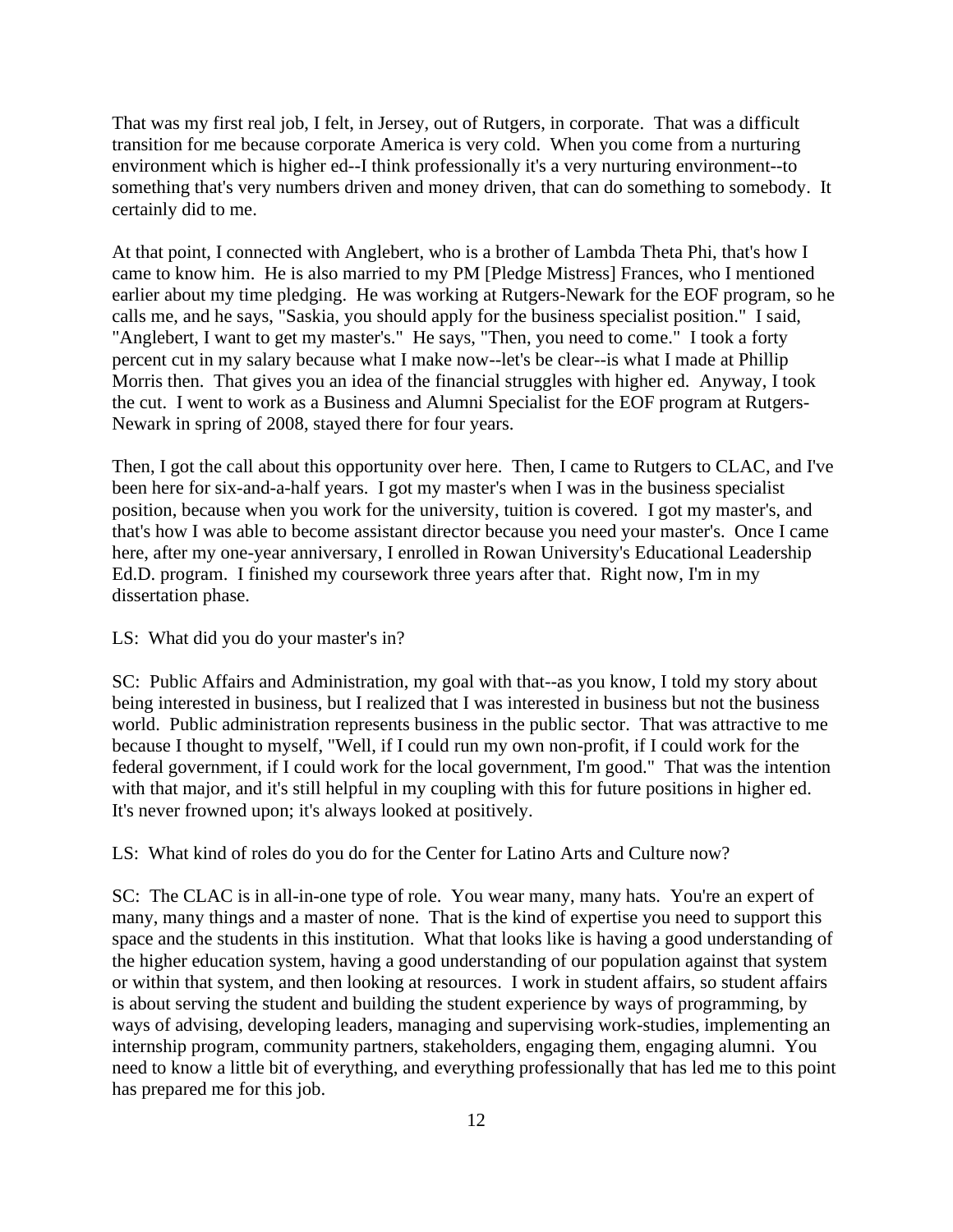### LS: How so?

SC: In public administration, it's all about managing very chaotic non-profit spaces, so you're learning how to manage with less. It's essentially what public administration is. You're given a budget. You're given parameters to work with that budget, and you have to make magic happen, so I've learned how to make magic happen with what was given. That I learned from my Rutgers-Newark time. Phillip Morris gave me my corporate savvy, coupled with what I learned with LTA, so when I come into meetings, I always have agendas. I know how to run a meeting. I know how to finish on time. I know how to make sure everybody's voice is heard. I know how to do meetings using Robert's Rules of Order, and I learned that because of LTA and because of my corporate background. It's helped me tremendously. For instance, when we manage our Advisory Board, they have been raving about how well it's been managed because of that skill or those skills. Alumni engagement, engaging people is not an easy thing to do because the end goal is to engage them for an outcome. I've learned that, also during my time in Rutgers-Newark, because of the sense of community in that area of Newark, New Jersey having Rutgers-Newark there, NJIT [New Jersey Institute of Technology] there, Essex Community College there, UMDNJ [University of Medicine and Dentistry of New Jersey], which is now Rutgers Medical School. That whole system works together for the same purpose. That's one thing that makes Rutgers-Newark very different from New Brunswick. That's how I see all of how my background compliments what I am professionally.

LS: You work for the Center for Latino Arts and Culture. Can you describe your experience working with Latino college students?

SC: Can I talk about my experience with college students? First of all, I think that when you work in student affairs, there's this underlying commitment to want to support students in their journey here because of what it was for us. The story is connected to our untold stories, so I love working with the Latino community at Rutgers, not just students. My experience with the students is so bittersweet. It's bittersweet because they have so much to give. They are learning so much in what is now Rutgers. Rutgers is very different from what it was in my day. Generations are also very different, so different students have different needs. It's forced us to figure out how to address all those needs. What I mean by that is that I may want to push a student to do something they're uncomfortable with, knowing that that opportunity will provide them with what they need. They can't see it; they have to literally trust me and make that decision. Some do and take the advice, and some don't. We are still here to rectify the consequences, so I don't know. I think Latino students are very promising, but they are absolutely coming in with the same if not more of the challenges that I experienced. So, I feel like I have to equip them for war. That's what it feels like.

LS: What are some challenges you see that are new to the students?

SC: Access, that in my mind will always be an issue if you have to pay for school. Access, I say that also for people that are documented or undocumented. Money, we are still a people that is trying to understand wealth and financial health. There's also identity issues. We're talking about a people that's very rooted in different types of religious practices. Where there's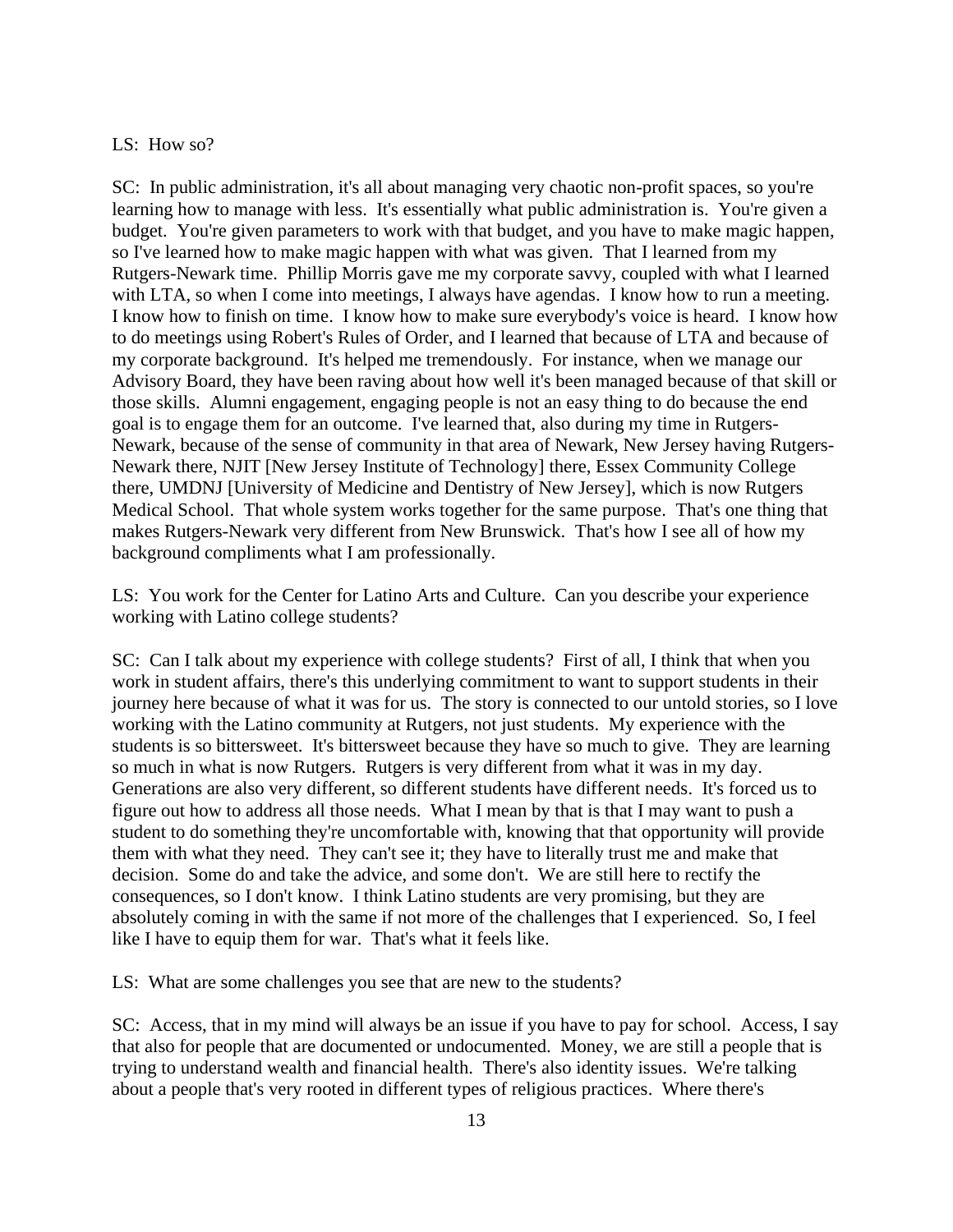Catholicism, where there's Christianity, and when you have students that are becoming and deciding that they are gay, bisexual, transsexual, they suffer in many ways here and at home. Those challenges are new: faith, finances, access. I think those three are the strongest three.

LS: Are there differences between the community of Latinos you saw when you were at Rutgers versus the one that you see today?

SC: No, I do not see a difference. I feel that we persisted better in those days. Maybe politically that has a lot to do with our government and leadership at that point and how they believed that the educational system should be. I felt that a lot of people that I knew graduated. There were very few people that didn't. Now, I feel like people opt out, for sure, like, "College is not for me; I got to go." For sure, retention is a problem, and persistence is a problem, especially among Latinx men and African American men.

LS: What are some of the factors you see pertaining to retainment?

SC: What factors do I think they need to be retained, or what factors do I see that's holding them back from being retained?

LS: Both.

SC: I think that men of color have a whole different set of challenges that they have to go through because of being men. They're often ignored. Men naturally do not seek help, so you have to be more willing to meet them where they are and help them work through that discomfort. It absolutely is a discomfort to hear a woman tell them what they need to do with their lives. It comes up in very different ways, but it comes up. They don't have enough advice or any people that look like them that they can get guidance from. Most students that I advise have absent fathers; that's something I can relate to. I think men of color that come to Rutgers have a deficit already, family's fucked up, finances are messed up, academically, you don't know where you fall. You have many, many questions, so when you come to Rutgers what we want to do is embrace them. Sometimes what we end up doing is challenging them more, but there are some that are no longer first generation. They are students who know the language, who know how to defend themselves in these kinds of institutions. They are academically prepared, and now they're doing very well. That's a socioeconomic issue, and it's still very prevalent.

LS: How has your identity influenced your role in your various jobs and even in your education?

SC: When I got hired for Phillip Morris, one would think, "Why would a corporate company [hire me?]" Phillip Morris was the leading tobacco company in the nation, back when tobacco was a thing. Now, we're not dealing with that, so it's different. Why would they hire me with a Spanish degree? When I realized that my territory was the South Bronx, that is when I started realizing that my culture can play a very big role in what I do. That's all I knew at that time. I was like, "Wait a minute, with a Spanish degree, I was able to land a job that pays more than I get paid now, had a corporate credit card, had a car, a vehicle." It was a lot of luxury working in corporate America, but I remember feeling like my area is a disservice to this company because no one followed the rules of contracts at that time. That has a lot to do with the bodegas, and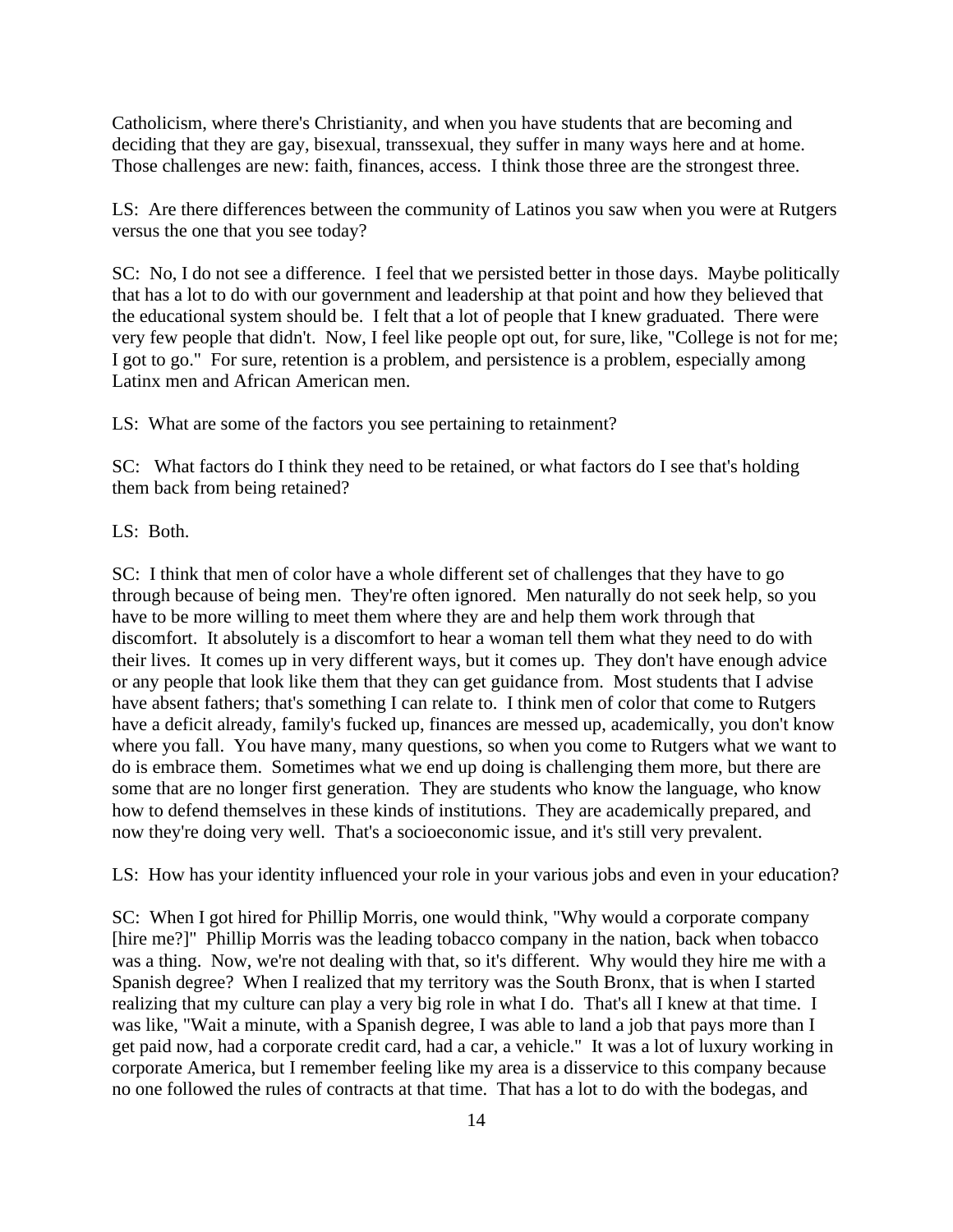some of the struggles they deal with the community they address. I started making those connections in my work, I'm like, "Wait a minute, of course they are going to fail." I mean, they're serving these people. It was all just coming together, and a lot of that I was able to see and understand because of my time at Rutgers and the CLAC.

When I got to Rutgers-Newark, I was working with the EOF population. As you guys know, the EOF Program is an income-contingent program for students that need more support to basically be retained and graduate from Rutgers. I learned there that ninety percent of the people that were accepted were Latinos and African Americans. I was like, "There needs to be more of me. We need more people in this field because more and more kids need to see more and more people like us so that they can feel affirmed." Then, when it came to the CLAC, it was just a full circle. It was just serving the same population just at a different time. I just felt responsible. I feel responsible. That's the word that comes up. I feel responsible for my community. I feel responsible for the success of my community, and that's why I'm here. Sometimes I question if it's helpful or hurtful, yes.

LS: Has gender also played a similar role …

SC: In what way?

LS: … In your various jobs or in dealing with the Latino community?

SC: Absolutely. Professionally, I think that women will always be below men. It's a shame that I have to admit it. The earnings, just the whole culture is just really the band of brothers, and this threshold has been hard to push through still to this day. When you do this work, and it's passion related, you dismiss what you need to do the work. However, you need what you need to live, so it's this constant duality. Am I called to be here to do this work? If so, can I be fully successful? That's where I am, and I'm thirty-nine with a son and still at Rutgers. It's a question that I can't answer. It's a question that is a little bit debilitating because one could say if someone that doesn't have the history that I have could come in and literally take the community to the next level, is that the right thing for the community? Should it be someone that knows? I struggle professionally, but absolutely, my identity as a Latina is the reason why I've been so successful.

LS: Can you tell us a little about the work and your involvement with the organization Latino Alumni Association of Rutgers University?

SC: Yes, so LAARU is a product of the times. Back when I was working at Rutgers-Newark between the years of '07 and 2012, I was again tapped by my mentor, Rocio, who said that there needed to be an alumni association for Latinos. Essentially, what mentors do is always push you to do great things. I think that that conversation was just the invitation to get it done, so in 2009 I established together with Rocio and my best friend at the time, Adela Diaz, the Latino Alumni Association. It's the only Latinx alumni-chartered organization under the RUAA [Rutgers University Alumni Association] umbrella that serves all three campuses. I knew very early establishing LAARU that it wasn't just a New Brunswick thing because if you step out of this campus for just a moment and go to our sister campuses, Newark and Camden, there's a lot more of us there.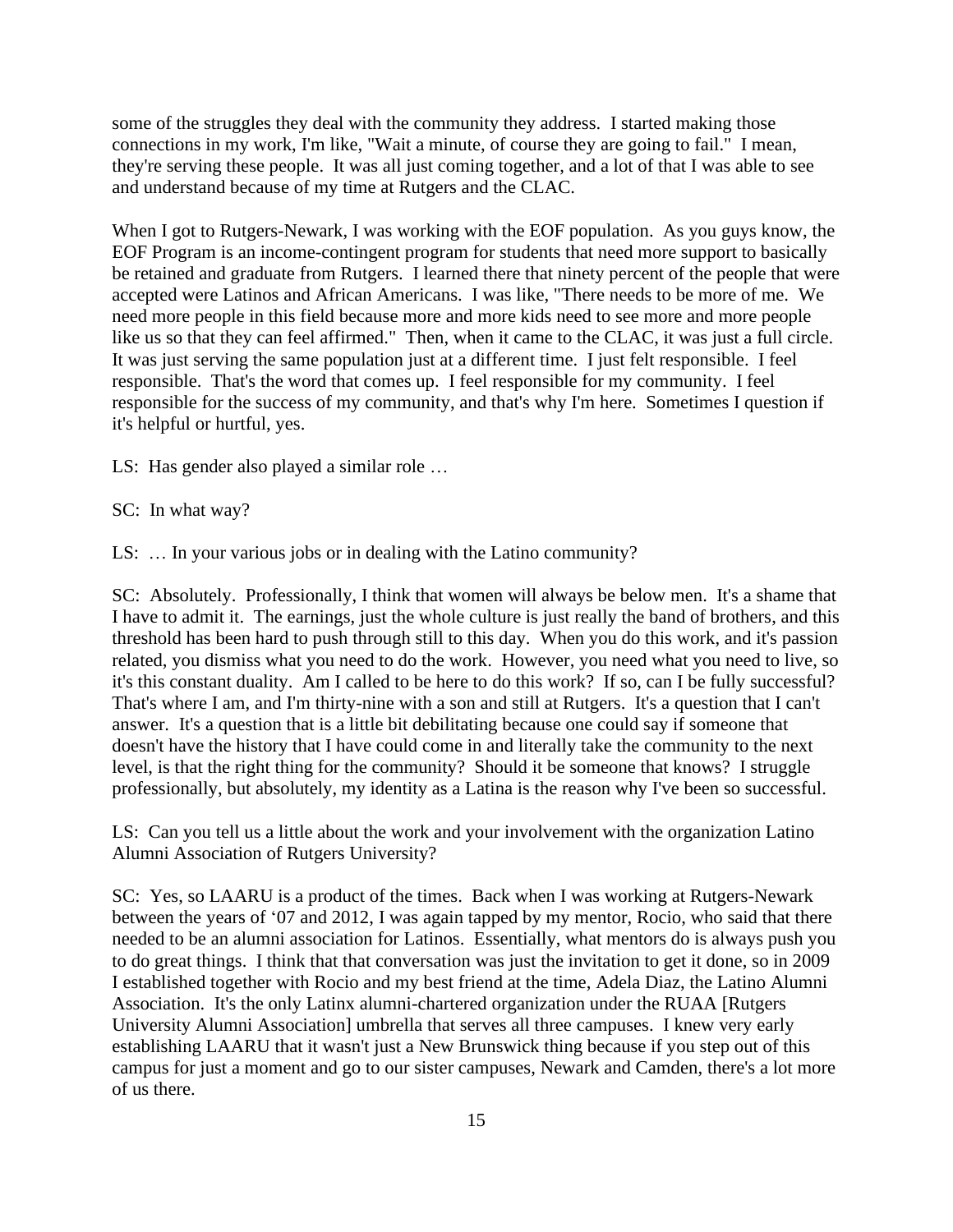### LS: What kind of programs do you guys do?

SC: When you establish an alumni association, it's like you're establishing a business. It's not something that you just get into. Then, you begin to do programming. It's more like you establish this organization and hope that it carries moving forward. I didn't think that after all of these years that I would still be running LAARU, but I think that that's what it needs because of the climate that we are in. What do I mean by that? There are many, many Latino students and alumni that are interested in LAARU, but you have to understand alumni engagement. There is no dollar attached to that. This is basically all volunteer based. That changes things when you're trying to run an association. I think that LAARU is still settling itself, branding itself, and growing. We have some plans. What we do normally, you were asking about programs, we don't do programs. What we do is meetings. We meet occasionally throughout the academic year. We have a mentorship program, so the mentorship program is an activity where we recruit alumni to mentor undergraduates, and that is also self-selected. They have to come with interests on both sides, both students and alumni, because, again, there is no money tied to this. This has to be all volunteer based, all service based. That program was established in 2010, so one year after we founded it, we started the mentoring program the following year. That's the main activity that I think draws alumni to want to come to LAARU.

The administrative side of running an alumni organization is very different because, again, when you don't have commitment, it's hard to have people have positions that they can carry out throughout a regular term. Usually, people come when they're not working or when they're in the area. When that, *este corito*, is done, they leave. It's really hard to have committed people for a long period of time. That's what I think has kept me running the show because I don't want it to fail.

LAARU, besides the occasional meetings that we do and the mentoring program, we also partner with the RUAA. They do events and programs that are attached to homecoming and Rutgers Day, the two biggest programs that bring alumni back to New Jersey, back to Rutgers. By partnering with them, we have more exposure. That's how we hope to capture people and funnel them into the mentoring program or funnel them into the administration of running LAARU successfully. We do the mentoring program a lot better. I think that the reason why it works is because they are providing a service to the undergraduate versus administrative when you're not really getting anything out of that. You know what I mean? So, that's where we are. This year we celebrate. Is it ten years? Yes, year ten, 2019 is year ten for LAARU. This particular year, this coming semester, we have some transformative programming that's going to happen in honor of our ten-year existence.

LS: Do you see a problem with dropout rates within the Latino community?

SC: Certainly, but I think that's more because of our political climate. It's difficult to stay enrolled in a four-year program when you can't essentially work and support your family. I think that our students are making decisions that are not only based on their needs but their families' needs. The whole Latino identity thing, we protect ourselves and our family, so I think that has a lot to do with it. I think times are tough, and school is a long time. If you can't afford past a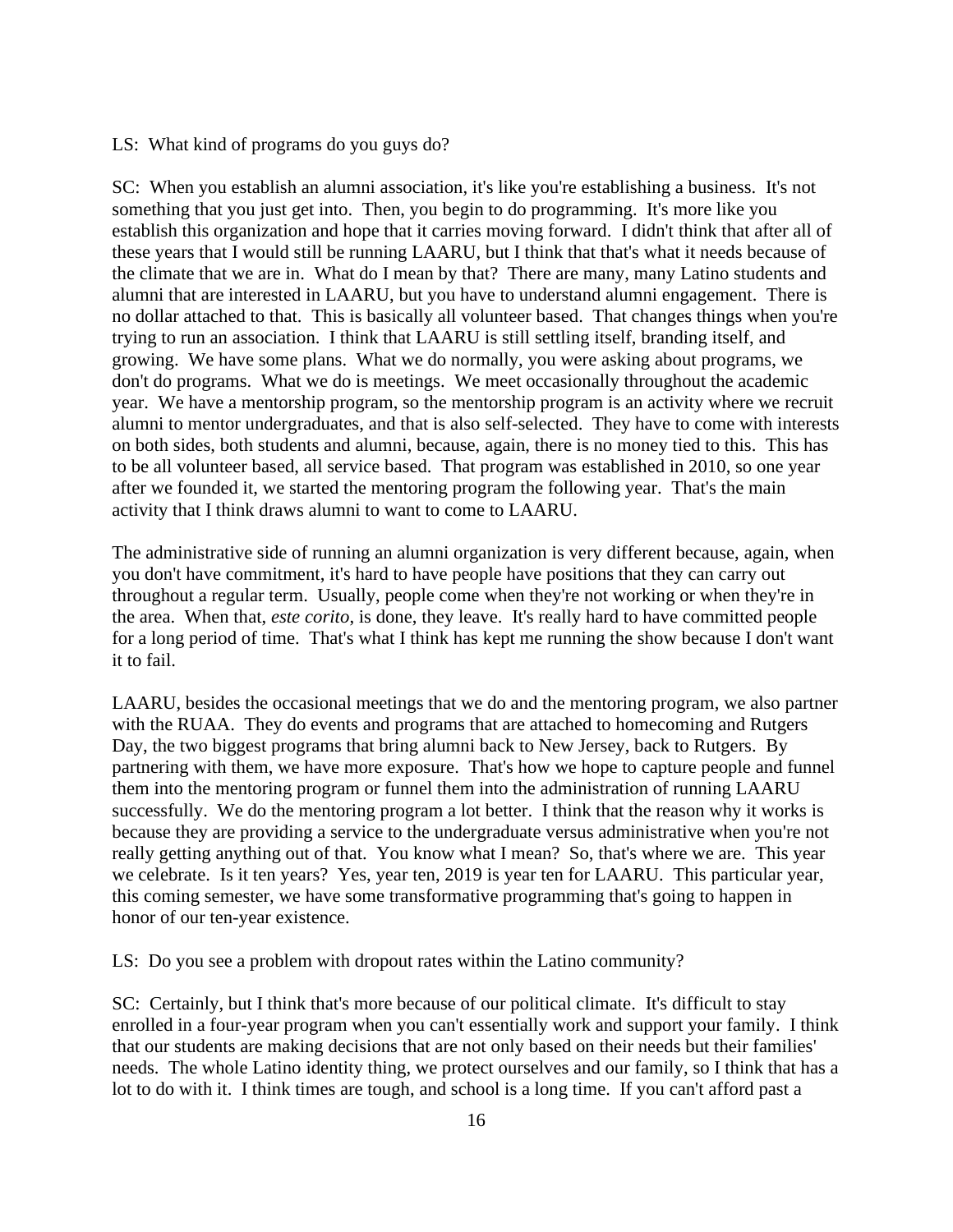four-year, five-year, six-year commitment, because that's really how much it will take to graduate, you can't come to school.

Another thing I see a lot is that people are coming, but they don't stay. I think that is two pronged. I think the first prong is fiscal. I think that they don't have enough money to make it at Rutgers, meaning that if you're coming and taking remedial courses at Rutgers, you're paying for non-credit courses. By the time you get to the credits that you actually need, you don't really have that much money, so you have to start getting into the loans. There is such a scary rhetoric around that process that people are just saying, "If I can avoid that, I won't go to school." That's something else I'm saying. The other prong is that they are not persisting academically. When you have an EOF program, essentially what EOF is doing is giving you free subjects, free subjects that are considered strong core requirements for the university. They have a summer institute to work with you. You have to pass the classes with a C or better. If you don't pass, you don't get in. That's the reality for some of the EOF applicants. There are some applicants that can get the service and don't need the academic support because they've met those goals. EOF gives you a small stipend. It certainly doesn't give you enough to stay at school, but it gives you the support. If you can't pass, you can't stay. I think that's the other part, that they transition into their semesters at Rutgers. We have amazing faculty pushing some really intense academics on folks that are not quite prepared for it. I think all of those factors affect our population, the reason we're not persisting, even though we are the growing population in this country. So, that's the duality. We are Latinos. We need the help because we are going to be the leaders of tomorrow, but that's not quite synchronizing in this system that we call higher ed.

LS: Outside the Educational Opportunity Fund and the Center for Latino Arts and Culture, do you see any other support systems at Rutgers for Latino students?

SC: Yes, I think of social service agencies in the nearby area that do amazing work by our people. The Puerto Rican Action Board--which was called Puerto Rican Action Board way back, is now called PRAB Inc.--is about two miles away from campus. They help in tremendous ways because they are sort of the non-profit outside of this system that can do all the other things that we need them to do, so they have been helpful. It doesn't always work, but they are there. Alumni, when we do get the alumni that want to mentor our students, that's free work. That's free mentoring and job possibilities and all the other things that career services offers our students, they're getting from them. So, I think alumni do a big service to our community. I think church organizations have become allies through centers like us because, again, access is a thing. Where we might not be able to, let's say, embrace undocumented folks in that way, churches can because they're protected. Churches have become very supportive. I think social service agencies and churches, I think those are always the community resources that people go to. Outside of Rutgers, I think those two things are very important.

LS: You mentioned you have a spouse.

SC: I do.

LS: How did you guys meet?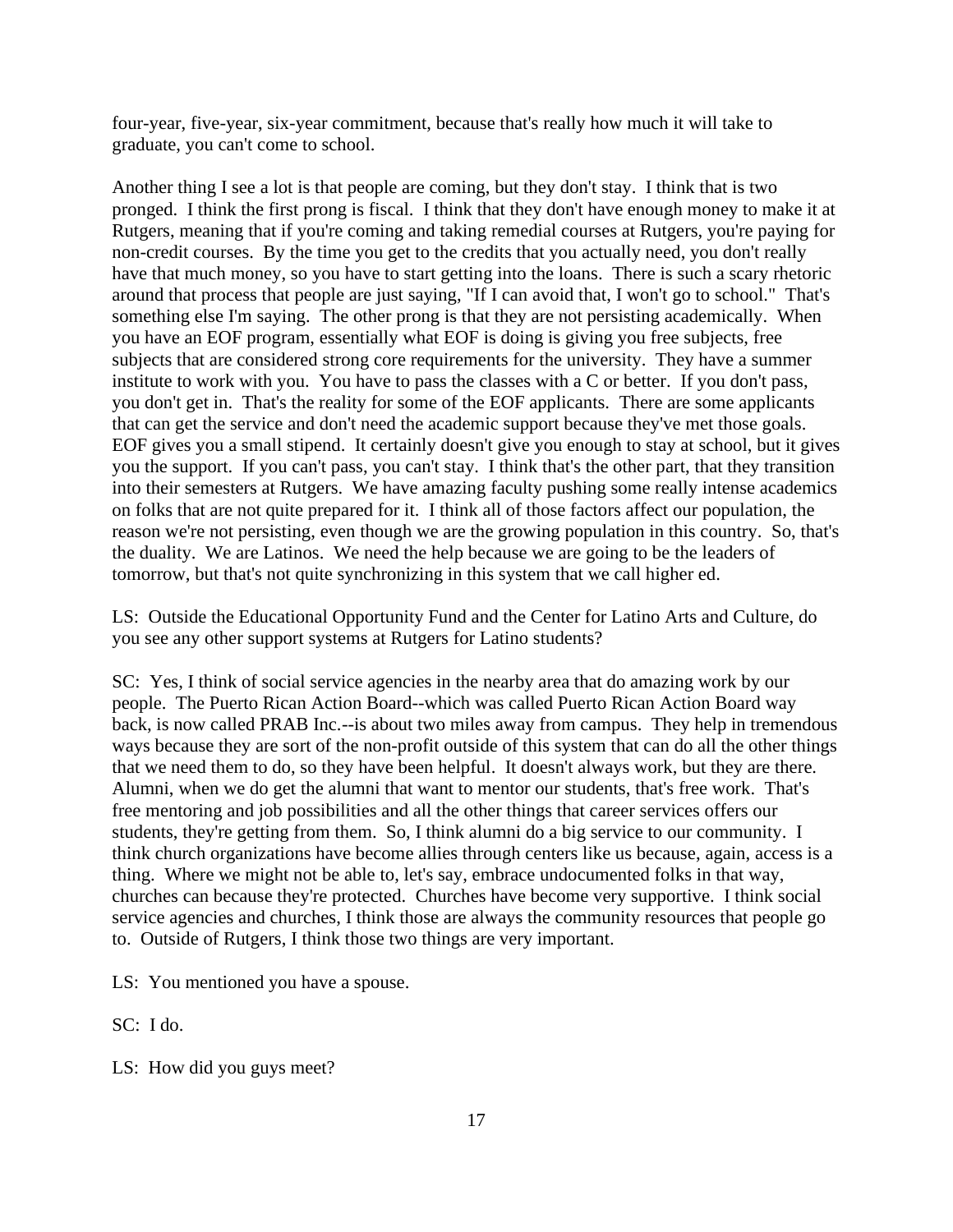SC: We met online. When I graduated from Rutgers, I was twenty-two, and my time at Rutgers was really all just fun and play. I never ever thought about getting romantically involved in college. In fact, because of my absent father issues, I knew I needed to do some more work. After Rutgers, I went into counseling for two years to really get to the root of what was blocking me romantically. Out of that two-year relationship with my therapist, I was given some tasks, and one of them was to start dating. I started dating, [laughter] and that was interesting. I met my husband specifically on a site called Jdate. J represents Jewish. I was not Jewish at the time. I was interested in dating Jewish men because in my mind--I'm just going to be completely honest--if I decide to be with someone that prioritizes faith or prioritizes God, then the issues or the concerns that I have about fathers being absent and not enough money would kind of fall. You know what I mean? Now, we have a faith-based relationship. That's the way I thought about it, and that's what made me go on Jdate. I tried eHarmony. I tried all the other religions, and that didn't quite work. [laughter] This one was the one that worked. What's funny is that when I was interacting with my husband, he was physically in Israel because he was going to Yeshiva at the time. I didn't think that anything would come of it. It turns out that his message was that he was in Israel, but he was really in Brooklyn. Then, we went on a date, and that's history.

#### LS: How long have you been married?

SC: We got married in 2016, but we met in 2012. What's that, what's the math? You're a math person. It's a couple years married, a few years married, a couple years together. When you do it at an older age--I didn't really get into seriously committing until my late twenties, early thirties, actually. I met him when I was thirty-one, but I was dating in my late twenties. Yes, it went very fast. It went from dating, where it was not really authentic or quality conversations, to meeting someone that was absolutely where I was and wanted to envision a future the same way I wanted to envision a future, but the caveat was that I would have to become Jewish. I say become, not convert, because I'm not giving up something for something else, so I'm very careful with the language. I was completely on board with becoming Jewish if it meant I would have a good man that would be a good father and that would provide a good life, and so I did that.

#### LS: Do you have a son?

SC: I do. His name is Noah. He's adorable. Because this is about identity and thinking about the journey, and the one story I'll share with Noah is--he has two parents that will hopefully obtain doctoral degrees, so that's very different from my upbringing and his upbringing. His parents graduated with, I believe, father, high school; mother, high school and a little bit of college but didn't finish. My mother, high school from DR; father, I don't really know. It's a very different dynamic, and we want Noah to be super, one hundred percent ready. I'm doing things with him like early intervention, or whatever I have to do to get him prepared for what will be a different journey than mine. But living in the State of New Jersey and working for Rutgers does not work. It does not work. If you want to put your kids through school, we are going to need serious increases, salary increases, or we need to leave. That's just it. That is the bottom line. That's four years in of looking and trying, because when you can't pay for daycare, or once your *problemitas* start, that, "Oh, I can't afford this," then I'm literally telling the story of my parents. That's how I feel. If my fate does not change from what it was for my parents, then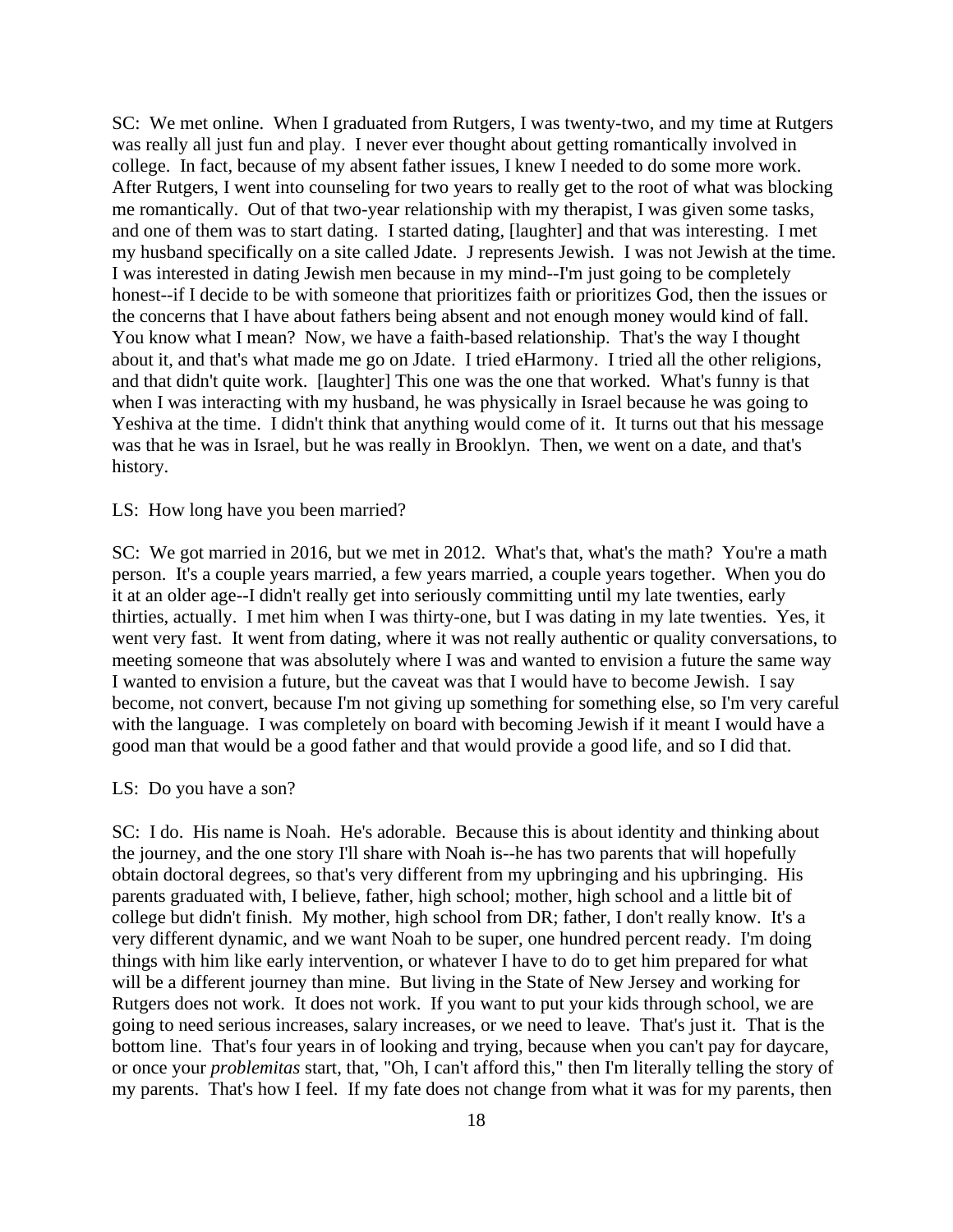what I am in? We were able to afford his daycare, but that's still on shaky grounds. I am willing, with all of my intersecting identities, willing to leave if it means a better life for everybody. That's what I'm in right now, for him.

LS: How old is your child?

SC: He is twenty-one months.

LS: Do you plan to have your Dominican background influence his upbringing?

SC: Dominican, Jewish, Black because I consider myself to be Afro-Latina. It's not something that can be separate. The reason why it cannot be separate is because my mother, who is his grandma, who is still very present in his life, only speaks Spanish. I feel like that was considered a debilitating thing for Mommy because she feels like she was never able to be her full self with us. To me, it represents the key ingredient to remaining Latino. I actually love the fact that she only speaks Spanish, so he's getting the Spanish language. He's getting the Spanish food because Grandma only cooks Spanish food, same thing with me. I'm very clear about who I am. Because I'm so woke in all of me, there's no way he can come out of this not being. You understand? He has siblings and cousins and everybody else who has that same mentality, so he's being molded in a different way. I think culture is at the heart of his molding.

LS: How did you come to identify with the Afro-Latina identity?

SC: Because of my visible look. I think where it really hit home was, honestly, the ASB [Alternative Spring Break] trip, when I went for the first time with Silis when I came here in 2012, and I saw what we did on that trip and I saw how I was perceived on that trip. That was my first time going to DR. Never in this interview did I ever discuss me being in the country outside of my mother being born there, my father being born there. To have learned about my identity kind of backwards through this trip, again, you can't come out any other way but woke. I realized that I'm Afro-Latina after that trip, so that's where it settled in. I always looked it, but I never owned it because I never knew how. After that trip, I owned it. My son looks like me, so he needs to understand who he is and always because he is visibly white, but when you look at him, he looks like me. [laughter] I want to make sure he embraces his African curves, while also embracing his Jewish identity and his American identity as it develops. My father's Black. I see my father, my father is Black Dominican, so that's also the reality. We come from Africans. That's what I'm about.

LS: Did you go on the trip as an authority figure or as a helper to Silis?

SC: Yes, as the assistant director. The way that that trip was always coordinated, it would be the assistant director at the CLAC with the program coordinator over in the DR side with our partners there and then come back and do what we've got to do. At some point, I had to release that because it's evolving. It's becoming something, and Silis is really, she really treasurers that role. She's been empowered to take more ownership over it. What was the question?

LS: What was your role in it?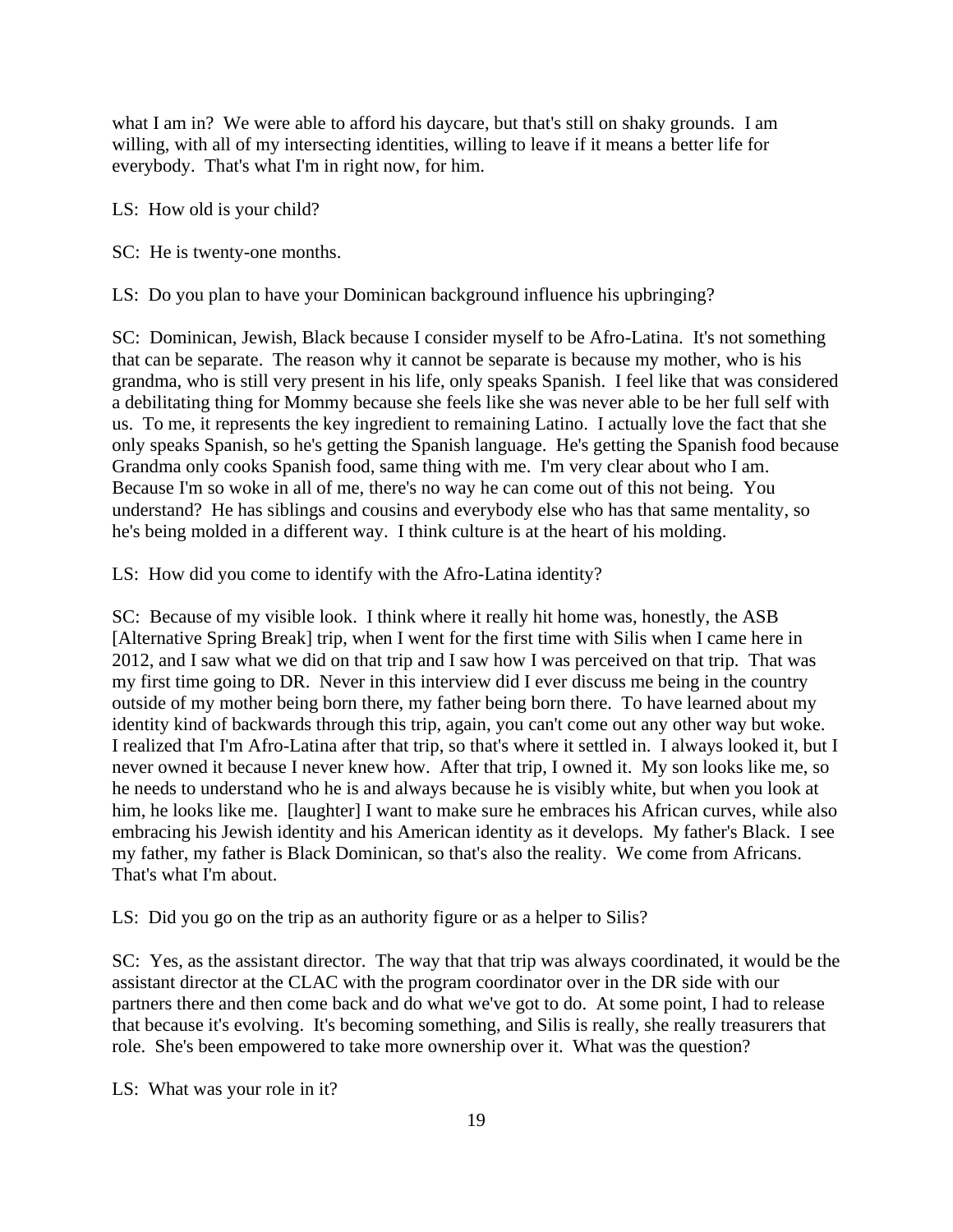SC: My role, yes, so I was helping her with the travel, passports, all the pre-planning on this end. Then, when we flew and we got to the other side, she would take the active role and engage the students, while I did all the administrative hiccups that might come up, the communicating last minute, the clinic visits, the emergencies, all that. Silis used to translate, so she used to be really exhausted by all of that and all these other things with records and stuff, so I had to support her in bigger ways. I was also experiencing that for the first time, so that was very interesting going there.

LS: Do you and your husband engage in politics?

SC: Yes, we're Democrats, I think. [laughter] My husband is very political. He comes from a very politically involved family, so I became more aware of my political identity through my relationship with him. I've also become politically aware because of the bracket of income that I fall into. I am a tax-paying citizen without tax benefits, so it kind of changes the way that you think about politics because now I'm looking at leaders that literally affect my life. I know that now, so I am more inclined to be more informed about things like that. Yes, he is political.

LS: Do you see the Latino community at Rutgers as being political?

SC: Sure, absolutely, there is no way it can be separate, not if you're Latino and you're awake. In this institution we call Rutgers, there is no way it can be separate.

LS: Did you see that also when you were at Rutgers as a student?

SC: It's never changed. It's why it's hard for people like us because while we can measure progress--and that's also important, I'm not saying that we haven't made some good progress--at the root of this institution is some crazy shit, so it's going to take a little bit more than advocacy to change this system if we want to see it changed. Everything is the same in how we practice, how we practice in this field. Leadership, I think it has a lot to do with leadership.

LS: Outside of Rutgers, what other ways do you involve yourself in Latino communities?

SC: I've been on boards. Everything I do is with my community at heart, so all my community service has been for my community. All my volunteer engagements, Aids Walk, everything that affects our community health wise, I'm involved in. My sorority, I give back. My leadership is free; that I've committed to for life. I'm working with some folks that have different leadership roles in the state and support their endeavors, some political, some not, some educational. There has never been a separation between me and my support for my community.

LS: Looking back to your life up until this point, what do you think are some of your biggest takeaways?

SC: I think that my biggest takeaway is that I think we're all really trying to do our best given the circumstances and what I say by our best, any Latino leader. I know most of them here at Rutgers. We're trying to do the best given the circumstances. Rutgers is a great institution. I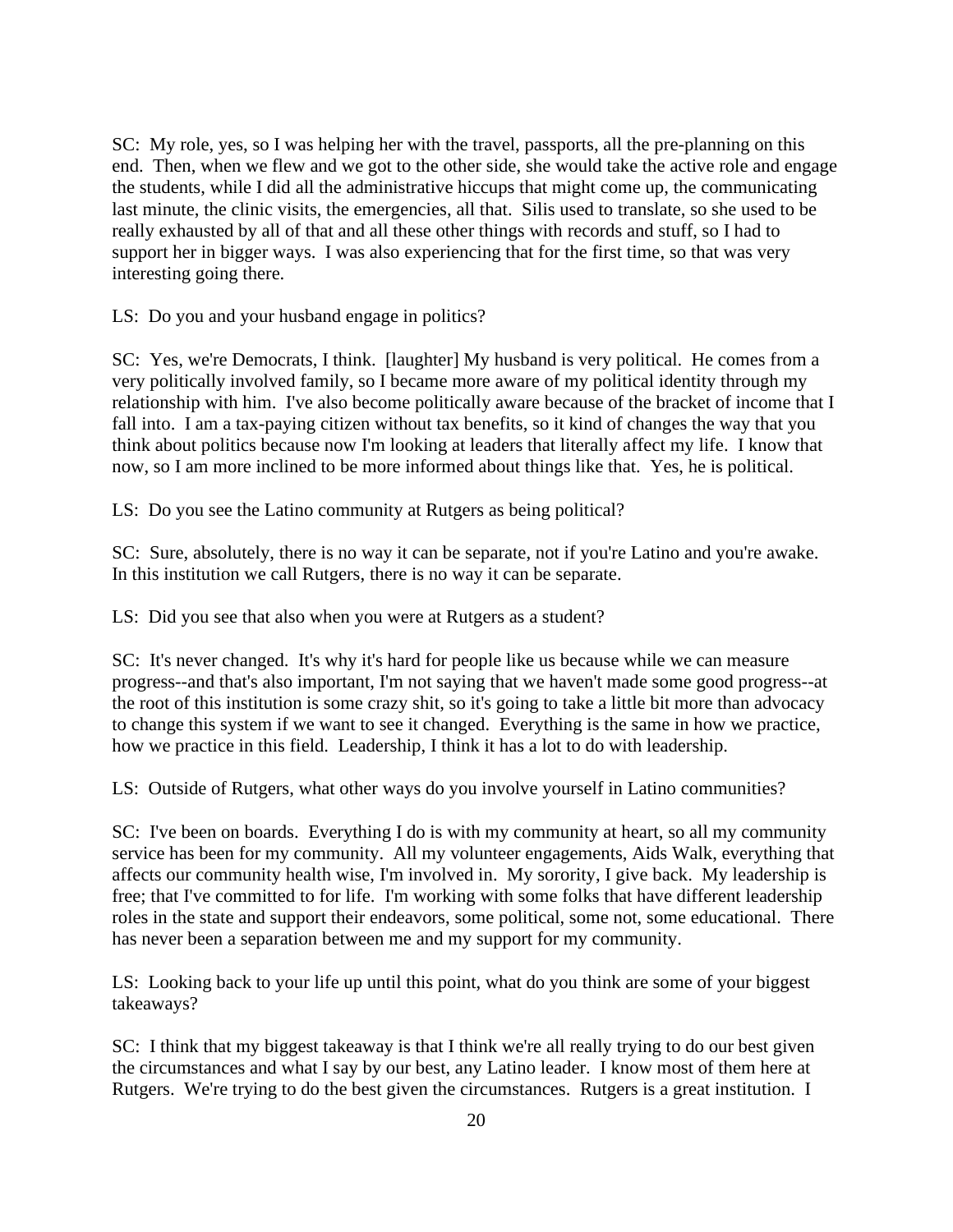have zero regrets getting my degrees from this institution. In fact, my pride is what keeps me here. As I interview at places like Virginia Tech and institutions in Texas, institutions in California, institutions in the South, Deep North, Midwest, I always come back knowing that we are leading in many, many ways. From that point, I'm very happy, but we're still struggling as a community. My takeaway is that this has literally been a home away from home. The CLAC has been a home away from home. Rutgers has been a home away from home, has given me a lot of purpose, a lot of clarity in terms of who I am as a professional. All my supports come from this institution, everybody, so I can't come out from this institution without having like a lot of gratitude, but we're still backwards in many of the things that we do. I also learned that Latinos need a little bit more support around healthy living. I think we need to increase support around counseling. We need to increase support around financial management because we learn about money way too late. We need a lot of support with health, and I see a lot of those pillars aligned with student affairs and where we're about to go. That's the great takeaway is that we are looking and we are toying with all of this and trying to figure out the best path forward.

I also come to realize that maybe it's not mine to do, and it goes back to the whole pipeline history. Am I helping or hurting by having the history that I have with this institution? When students share their advocacy plans, am I helping or hurting them knowing the history I know with this institution? I always question that. I think a big takeaway, and this is something that one of my mentors has told me in the past, is sometimes you need to go to grow. It's bittersweet because I love what I do here, but I might need to take my talent somewhere else to see if it's one, in fact, talent. Can I bring what I do here anywhere? Also, where's the commitment? Where am I going to see the success in what I am trying to do? People that were once my colleagues are now leaders here, that's good. Maybe they can bring their stories into their areas and make informed decisions, maybe. Rutgers is not accessible. I have friends that have kids who can't come here. It's really sad, but at the same time, I know that's making Rutgers more notable. Rutgers is the leading institution in the state, but not everybody can come. Those are just some takeaways in terms of my personal story and how it melds with my professional story and how it melds today in today's climate. I would say it's positive and challenging at the same time.

LS: I do not know if you had mentioned this previously, but what were some of the influences as to why your parents picked Passaic to settle in?

SC: I don't think they picked Passaic. I think--again, I'm the youngest sibling, so I don't know the story--but I think that the relationship that my mom had with Margarita was not established in Passaic. I think it was established before, which is why she became sort of the welcoming unit to us. That is what I think brought us there. My aunt was also living there. She had brought her kids at some point. I don't know if that was before or after my mom got here. I think family was what brought her to Passaic and also that advice from trusted people that she knew while she was in DR and PR.

LS: Do you know why your aunt came to Passaic?

SC: Everyone came for access to a better life, whether that be work or school for the kids. That is always the story when they come, because nobody decides to stay. Ask me that question.